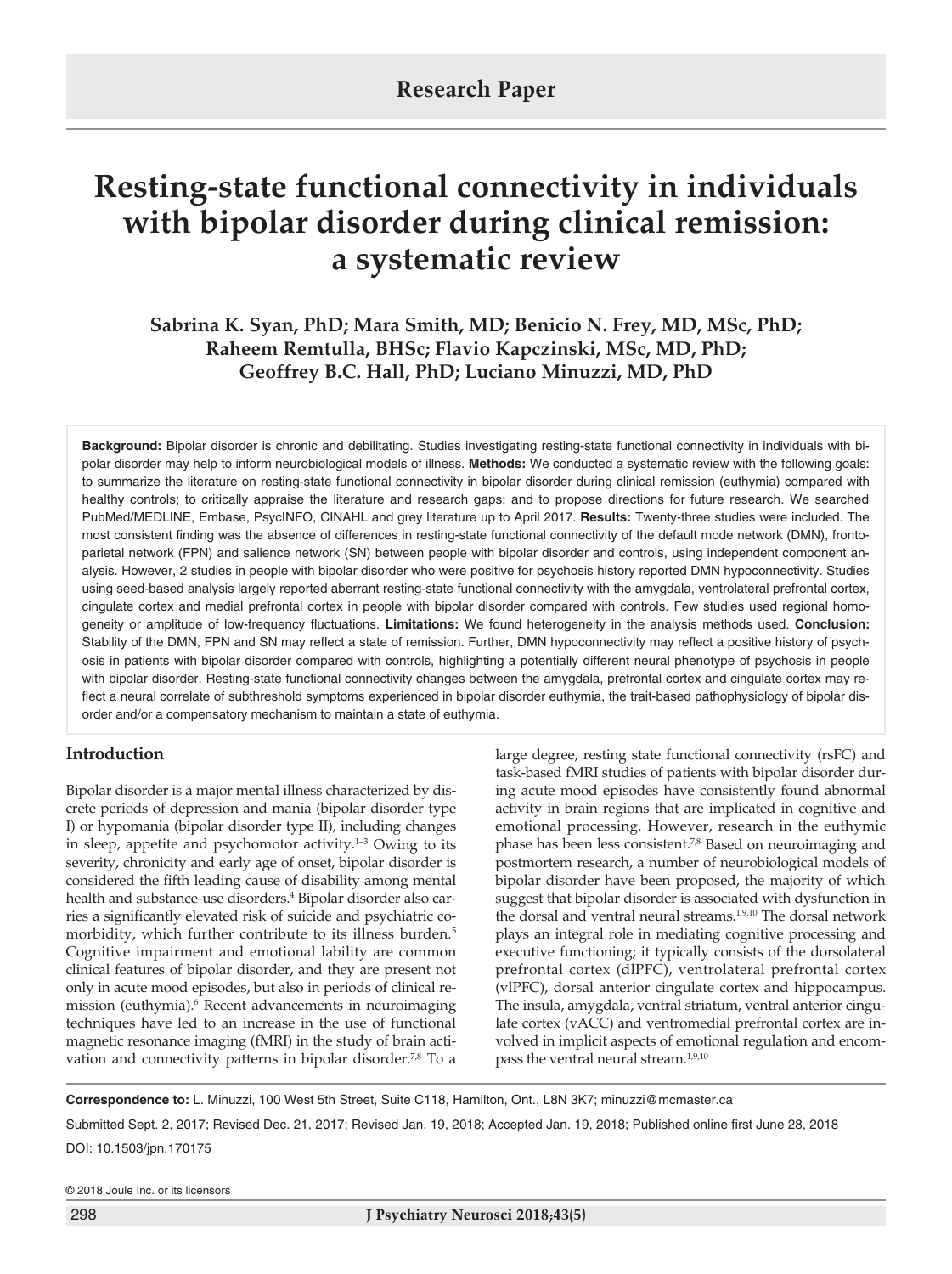Resting-state functional connectivity measures alterations in the blood oxygen level–dependent (BOLD) signal across the brain in the absence of specific engagement in cognitive or emotional tasks.<sup>11</sup> Participants commonly gaze at a fixation point or lie with their eyes closed for the duration of the scan. In this way, rsFC provides an indirect measure of neuronal activation patterns that occur without the influence of task or emotional or cognitive processing. The study of rsFC during periods of euthymia may be particularly useful to the understanding of compensatory brain mechanisms that interact to maintain clinical remission, as well as in understanding the neurobiology behind subclinical symptoms.

Resting-state functional connectivity is commonly explored using independent component analysis (ICA) or seed-based analysis (SBA) and by investigating localized properties of spontaneous activity, such as amplitude of low-frequency fluctuation (ALFF), fractional ALFF (fALFF), and regional homogeneity (ReHo). Independent component analysis is an exploratory, data-driven approach that maximizes statistical independence by deconstructing spatial maps of BOLD signal time-courses that are independent of one another.<sup>12</sup> Seed-based analysis is a hypothesis-driven approach that correlates the BOLD activation in a predefined "seed" region with activation at the same time in other brain regions.13 Regional homogeneity measures the functional connectivity of a given voxel in the brain and its neighbourhood voxels,<sup>14</sup> and ALFF/fALFF are used to detect regional changes in spontaneous brain activity by measuring the amplitude of low-frequency fluctuations in BOLD signals.15,16 While these techniques assume that functional connectivity remains static throughout the resting-state scan, dynamic functional connectivity is based on the principle that dynamic changes in rsFC occur over the course of a resting-state fMRI scan.17 The diversity in these different methods used to analyze brain activation at rest often makes it difficult to establish consensus among related studies. A systematic review of the breadth of findings would help in determining consistent patterns of brain connectivity reported in individuals with bipolar disorder at rest, identify the inconsistencies and the main gaps in the literature and ultimately guide future research. Thus, the aim of this review was to systematically review the current literature about rsFC in people with bipolar disorder during clinical remission (euthymia); provide a critical appraisal of the literature in this field, including the research gaps; and propose directions for future research.

#### **Methods**

This systematic review was formulated in accordance with the Preferred Reporting Items for Systematic Reviews and Meta-Analyses (PRISMA) guidelines.<sup>18</sup>

## *Eligibility criteria*

This systematic review included original studies with the principal objective of investigating rsFC in people with bipolar disorder during euthymia, as well as rsFC studies that reported subanalyses containing a well-defined population with bipolar disorder during euthymia. Studies were included if participants had a clearly defined diagnosis of bipolar disorder, according to validated diagnostic tools; at least a subset of the rsFC results were solely in reference to a population in euthymia; a healthy control group with no lifetime psychiatric history was included; at least 1 of the following techniques was used: SBA, ICA, ReHo, ALFF, fALFF or dynamic functional connectivity; the cluster size was over 50 voxels for significant results;<sup>19</sup> appropriate control was used for multiple comparisons and/or statistical thresholds; and the study was in participants aged 18 years or older. Pediatric studies were excluded from this review. The study participants should also have been free of neurological disorders or learning disabilities.

#### *Information sources*

We identified relevant studies published in English from PubMed/MEDLINE, Embase, PsycINFO and grey literature, with no time restriction. We conducted the search again before submission for publication to ensure that the final publication encompassed all current and relevant literature. To maximize literature retrieved, we used the search terms "bipolar disorder," "bipolar affective disorder," "bipolar I disorder," "bipolar II disorder," "cyclothymia/cyclothymic disorder," "rapid-cycling bipolar disorder," "bipolar depression" and "bipolar mania" with the Boolean operator OR. Further, we joined the terms "resting state functional connectivity," "functional connectivity," "resting state network" and "functional magnetic resonance imaging" with the Boolean operator OR and connected them to the search terms above using the Boolean operator AND.

Since many publications on rsFC in people with bipolar disorder contain a subanalysis of a euthymic population, we did not use "euthymic," "euthymia," "remission" or "inter-critical" as search terms to avoid unnecessarily excluding literature with subanalyses. The coauthors and a librarian reviewed the search strategies. We included only original articles; reviews, case reports and conference abstracts were excluded. Repeated articles and duplicate searches were removed.

#### *Data screening and collection*

Two reviewers (S.S. and M.S.) independently reviewed and selected papers based on titles and abstracts. Data were then extracted into a predetermined data extraction form. Reviewers recorded the following information: study characteristics (first author, year of publication and journal); demographic information (sample size, measures used to confirm diagnosis and clinical definition of remission/euthymia); neuroimaging information (scanner model and type, technique used, and preprocessing and analysis programs used); and a description of results, with Montreal Neurological Institute or Talairach coordinates, cluster size and probability values (*t*/*p*/*z* values) where applicable. Further, studies that investigate the neural correlates of psychosis often use a sample of people with bipolar disorder that includes those with and without psychosis and schizophrenia. Because of the scope of this review, we made comparisons only between people with bipolar disorder and healthy controls. In case of discordance between the 2 reviewers, a third reviewer (L.M.) was consulted.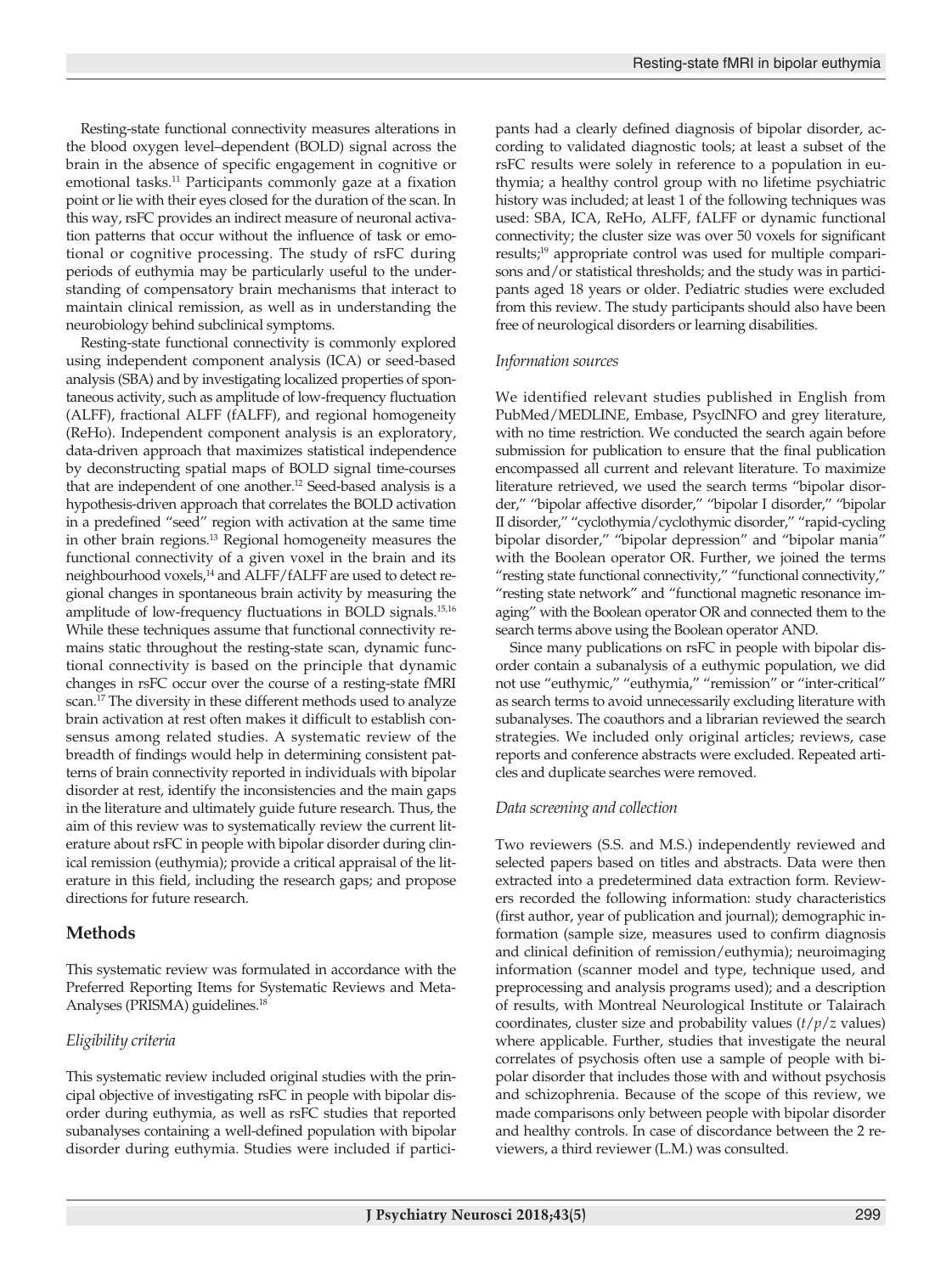### **Results**

#### *Study selection*

Our initial search identified 2125 possible research studies. After we had screened the titles and removed duplicates, 86 studies remained. We then screened the abstracts of these remaining studies, yielding 59 full-text papers, which we screened further for inclusion in the study. Finally, we extracted data from 23 papers. The primary reasons for exclusion of identified literature were the absence of a euthymic sample or subsample and the use of task-based fMRI or an analysis method other than rsFC.

#### *Sample population*

Of the 23 studies included, only 8 had a primary objective of studying rsFC in bipolar euthymia compared with controls (Table 1). The remaining 15 used an additional comparative group, which included 9 with schizophrenia or schizoaffective disorder, 1 with borderline personality disorder, 2 with mixed mood states, 2 with bipolar mania and 1 with bipolar depression. Each of these 15 studies contained a subanalysis from which we extracted results for this review.

Cumulatively, 897 patients with bipolar disorder and 1030 controls were analyzed in the 23 included studies. Two of the studies assessed a sample of women only, of which only 1 controlled for menstrual phase by scanning people in the mid-follicular phase, when hormonal fluctuations are least likely to influence mood. The mean age of people with bipolar disorder was  $34 \pm 5.26$  years. All studies confirmed a diagnosis of bipolar disorder using validated diagnostic tools such as the Structured Clinical Diagnostic Interview for DSM-IV  $(SCID)^{42}$  or the Mini International Neuropsychiatric Interview (MINI).43 Only 3 studies imposed a maximum cutoff score on the Young Mania Rating Scale<sup>44</sup> and Hamilton Depression Rating Scale45 or Montgomery–Åsberg Depression Rating Scale<sup>46</sup> in addition to using the SCID or MINI. Additionally, 3 studies used the Beck Depression Inventory $47$  and the Bech– Rafaelsen Mania Scale<sup>48</sup> with clinically meaningful cutoffs of 18 and 7, respectively. Most studies reported inclusion and exclusion criteria and confirmed euthymia using well-validated measures. Criteria for inclusion in the bipolar disorder or control groups were similar across studies. People with bipolar disorder were stable for a minimum of 2 weeks to 2 months before scanning, adding some element of heterogeneity to the study sample. However, as mentioned previously, euthymia was confirmed in all cases using well-validated measures, such as the SCID<sup>42</sup> or MINI.<sup>43</sup> Two studies<sup>20,37</sup> neglected to report detailed inclusion or exclusion criteria for people with bipolar disorder.

The available literature consisted largely of studies of people with bipolar disorder type I; 3 studies used a mixed sample, and 1 used a sample of people with bipolar disorder type II. Psychosis history has been found to alter rsFC in people with bipolar disorder, and should be reported in the demographics section of articles. Of our included studies, 13 did not report participants' history of psychosis; 6 reported that all patients

(bipolar disorder type I) had lifetime history of psychotic symptoms; 4 contained participants with a partial history of psychosis; and studies by Anticevic and colleagues compared patients with and without a history of psychosis.28–30

Little is known about the influence of psychotropic medications on rsFC. Therefore, a subanalysis reporting the effects of psychotropic medications on rsFC findings in patients with bipolar disorder in euthymia would be an important tool for highlighting medication effects. Of the 23 studies included in this review, 12 contained subanalyses reporting the effects of psychotropic medications on rsFC. This was most commonly done by converting psychotropic medications to chlorpromazine equivalent doses and/or using the method of Hassel and colleagues.49 Although 11 studies found no influence of medication on rsFC, 1 found minimal effects of antipsychotics on ALFF/fALFF in the slow-4 bandwidth, resulting in reduced ALFF in the lingual/precuneus region (Table 2). $41$  Three studies did not contain a subanalysis and did not report participant medication history.20,23,26

#### *Independent component analysis*

Eight of the 23 studies used ICA to investigate differences in rsFC between people with bipolar disorder and controls (Table 2 and Table 3). Among them, 17 networks of interest were identified. The default mode network (DMN), frontoparietal networks (FPNs) and salience networks (SNs) were the most commonly studied and yielded largely consistent results. In 6 of 8 studies, $21,22,25-27,38$  no differences in rsFC of the DMN between individuals with bipolar disorder and controls were found. Two studies<sup>24,50</sup> reported hypoconnectivity in participants with bipolar disorder relative to controls: Brady and colleagues<sup>50</sup> reported hypoconnectivity in the anterior aspect of the DMN, largely concentrated in dorsal frontal regions, while Khadka and colleagues $24$  reported it in the posterior DMN, with the left and right cingulate gyrus and left and right precuneus showing the greatest hypoconnectivity relative to controls. It is important to note that these 2 studies were the only ones to include solely bipolar disorder type I participants with a positive history of psychosis.

Because subthreshold symptoms and minor cognitive impairment may be hallmarks of bipolar euthymia,<sup>6,51</sup> the FPN is often investigated at rest. Although previous studies using SBA have found differences in the functional connectivity of the dlPFC at rest, studies using ICA to investigate rsFC of the entire FPN found no differences between patients with bipolar disorder and controls.20,22,25–27,38 This result supports the notion that resting-state network (RSN) stability, seen through ICA, may be a hallmark of bipolar euthymia. In other words, the brain correlates of a euthymic, stable mood state may be reflected through brain-wide RSN stability. A similar pattern was seen with the SN, which was investigated in 3 studies and consistently showed no differences between people with bipolar disorder and controls.22,25,26 The mesoparalimbic network (MPN) and the temporoinsular network (TIN) were investigated in 4 studies.24,25,27,38 Two of those studies did not find differences in rsFC between people with bipolar disorder and controls,<sup>25,38</sup> but Khadka and colleagues $24$  reported increased activation in the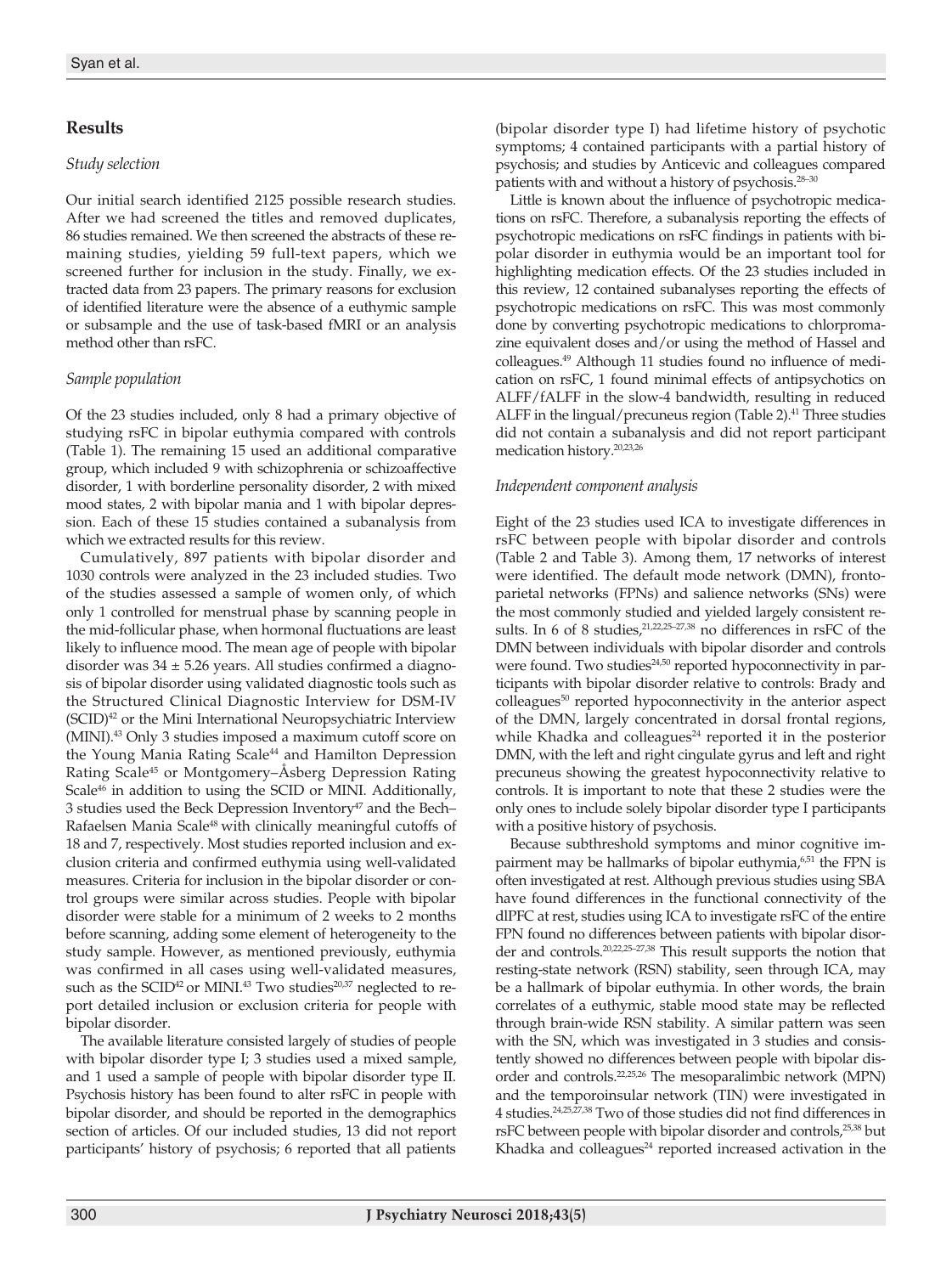left uncus in patients with bipolar disorder compared with controls. Yip and colleagues $27$  investigated the TIN in a medicationnaive sample of patients with bipolar disorder type II and found increased engagement of the right caudate, left precentral gyrus, left postcentral gyrus, left inferior frontal gyrus, left supplementary motor area, bilateral putamen and bilateral insula in individuals with bipolar disorder compared with controls. However, these results should be interpreted with caution, because although the sample had been euthymic according to study criteria, the lack of treatment with mood stabilizers or antipsychotics suggests that this population may have had a less severe course of illness and, therefore, may not be comparable to the majority of other study populations.

Less frequently studied networks included the cerebellum/ midbrain network, frontotemporal paralimbic network, precuneus network, ventromedial prefrontal cortex network, motor network, visual processing network and executive control network, all of which have been associated with no significant differences in rsFC between people with bipolar disorder and controls.22,24,26,27 Moreover, single studies have found that the dorsal attention network, cingulo-opercular network, frontothalamic basal ganglia network and fronto-occipital network were associated with hypoconnectivity between brain regions, as outlined in Table 2. 24,26,50 Since only 1 study reported on each of these networks, we are unable to speculate whether abnormal connectivity in these networks is a true reflection of the trait-based pathology of bipolar disorder. More studies investigating these networks in euthymic individuals with bipolar disorder are needed. The same is true for the single sensorimotor network reporting hyperconnectivity between the superior frontal gyrus and medial frontal gyrus in people with bipolar disorder relative to controls.<sup>24</sup>

As shown above, although between-group differences in RSN functional connectivity are typically negative, abnormal patterns of functional connectivity between RSNs (intranetwork connectivity) have been reported to a greater degree between patients with bipolar disorder and controls. For instance, Das and colleagues<sup>22</sup> reported that coupling between the DMN–precuneus and social salience–ventromedial prefrontal cortex networks was increased in patients with bipolar disorder compared with controls, although differences did not withstand multiple comparison correction. Lois and colleagues<sup>25</sup> found increased functional connectivity between the meso/ paralimbic and the right frontoparietal network in bipolar disorder ( $p_{\text{FDR}}$  < 0.001). Mamah and colleagues<sup>26</sup> reported less connectivity between the cingulo-opercular and cerebellum/ midbrain network and the cingulo-opercular and salience network in bipolar disorder relative to controls (*p* < 0.01). Thus, the 3 studies that investigated intra-network rsFC between people with bipolar disorder and controls reported differences in functional connectivity.

Dynamic causal modelling was used by 1 study: Rashid and colleagues<sup>20</sup> investigated the static and dynamic functional connectivity of RSN. Although they found no differences in the functional connectivity of the DMN, visual processing network, sensorimotor network, cerebellum/midbrain network or subcortical regions between groups, results from dynamic causal modelling analysis revealed less connectivity between 2 parietal components — the paracentral and superior parietal lobule (dynamic state 4) — in people with bipolar disorder compared with controls. Moreover, they found greater connectivity in people with bipolar disorder relative to controls between the temporal component (bilateral fusiform gyrus) and a parietal component (left supramarginal gyrus; dynamic state 4). They found no differences in functional connectivity between controls and people with bipolar disorder in any other dynamic states.20

Du and colleagues<sup>23</sup> used the novel method of guided independent component analysis to identify patterns of functional connectivity at rest that were unique to a particular psychiatric illness and could be used to discriminate between patients with bipolar disorder and other illnesses. Guided independent component analysis involves the estimation of resting-state components using an algorithm that increases the correspondence of intrinsic components between subject groups and the independence of intrinsic networks specific to each participant. This study found that the insular cortex was a discriminatory region between euthymic patients with bipolar disorder and controls.<sup>23</sup>

#### *Seed-based analysis*

Seed-based analysis correlates the BOLD signal of an a priori chosen "seed" region with other temporally significant changes in BOLD signals throughout the brain.13 Thirteen studies used SBA to investigate differences in rsFC in people with bipolar disorder compared to controls, 3 of which included subanalysis to explore differences in functional connectivity based on a history of psychosis.28–30 Overall, the results from SBA were largely heterogeneous and lacked the consistency and generalizability of results obtained from ICA because a wide variety of seed regions were chosen for analysis. All regions of interest (ROIs) selected in individual studies are described in Table 2, and the seed regions most commonly studied are described in greater detail below.

#### **Bilateral and left and right amygdala**

It has been well established that the amygdala plays a role in emotional regulation and the trait-based pathology of bipolar disorder. The left and right amygdala were used as a priori seed regions in 5 of the 13 SBA studies.<sup>21,28,37-39</sup> No differences in the rsFC of the amygdala were found between people with bipolar disorder and controls.<sup>37,38</sup> However, 2 studies<sup>21,28</sup> found decreased connectivity between the amygdala and other regions of the brain in people with bipolar disorder relative to controls. More specifically, decreased connectivity was found between the bilateral amygdala and right BA5, left supplemental motor area, right supplemental motor area and left BA5<sup>21,28</sup> between the right amygdala and right BA5 and right supplemental motor area; $2<sup>1</sup>$  and between the amygdala and the dlPFC.<sup>28</sup> On the other hand, increased connectivity between the amygdala and the medial prefrontal cortex (mPFC) was reported in the same population<sup>28</sup> and between the right amygdala and right vlPFC.<sup>28</sup> Interestingly, amygdala hyperconnectivity has been frequently reported in bipolar mania and to a lesser degree in bipolar depression;<sup>7</sup> thus, the absence of hyperconnectivity may reflect a state of functional connectivity adopted in euthymia.7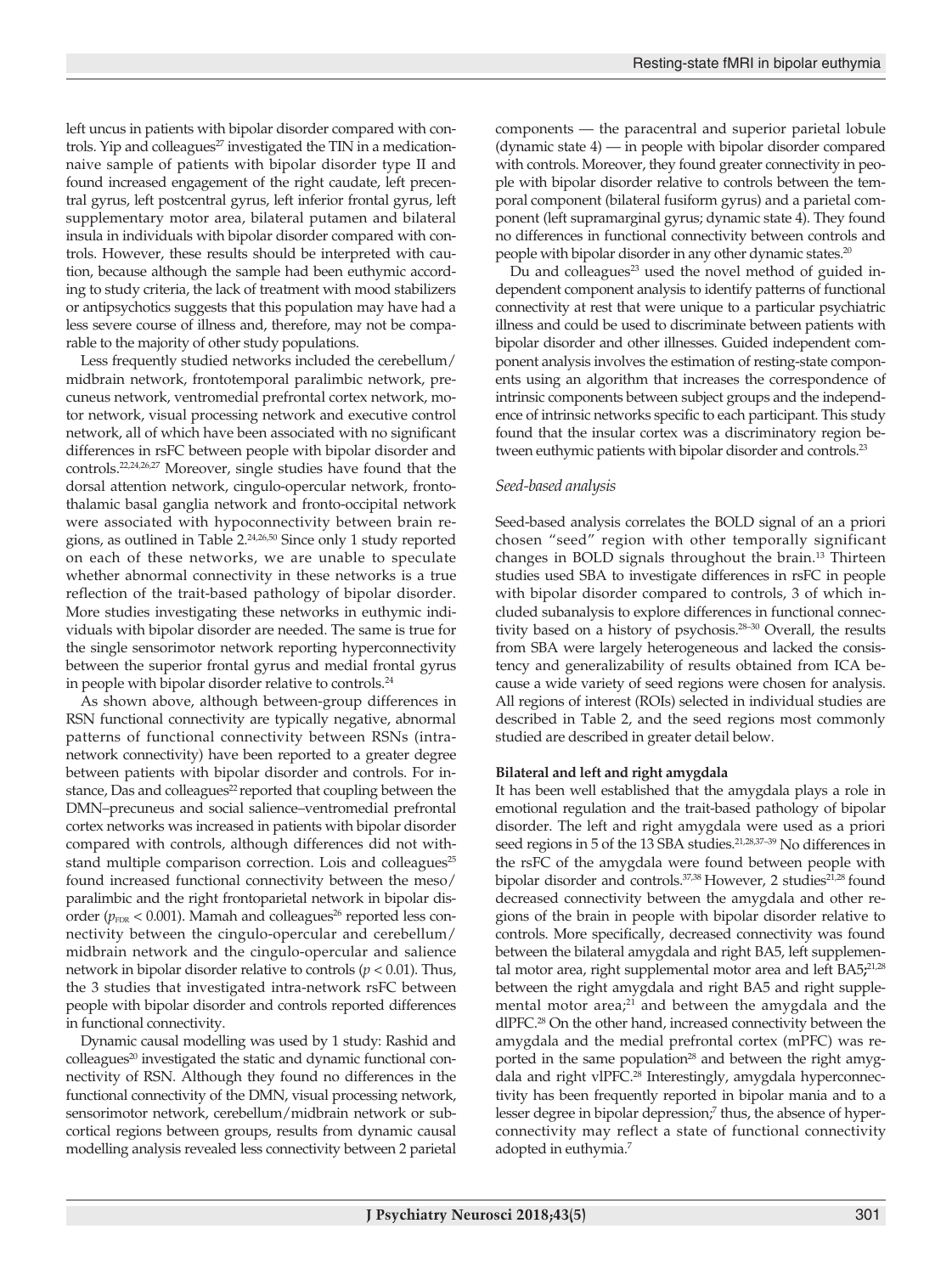#### **Medial prefrontal cortex**

The mPFC is a central node of the DMN and has been postulated to play a role in emotional regulation by generating anticipatory responses preceding emotional events.52 Aberrant connectivity of the DMN has been reported in bipolar and unipolar depression; coupled with the role of the mPFC in emotional regulation and the DMN, the mPFC is a logical a priori ROI to study in the pathophysiology of bipolar disorder.<sup>8,53</sup>

Two studies used the mPFC as an ROI through SBA: 1 study found differences in functional connectivity of the mPFC $,31$  while 1 did not. $37$  Favre and colleagues<sup>31</sup> found that mPFC activity was significantly correlated with the right amygdala in people with bipolar disorder, but not in controls. Moreover, in people with bipolar disorder, the mean duration of illness and mPFC–right amygdala functional connectivity were significantly correlated. Additionally, in people with bipolar disorder, increased functional connectivity between the mPFC and the right dlPFC was reported relative to controls. Anticorrelation between the mPFC and right dlPFC was seen in controls, but was not significant in people with bipolar disorder. Rey and colleagues<sup>37</sup> also investigated the rsFC of the mPFC, but did not find differences in functional connectivity between controls and people with bipolar disorder.

#### **Dorsolateral prefrontal cortex**

The dlPFC is central to high-order cognitive abilities and higher-order thinking. Owing to its large role in central executive and frontoparietal RSNs, the dlPFC has been explored as an ROI through SBA. While the studies mentioned in the section above have described aberrant connectivity between the mPFC and dlPFC and between the amygdala and dlPFC, none of them used the dlPFC as a primary ROI. Our group did use the dlPFC as a primary ROI in an SBA, and we found increased rsFC between the dlPFC and the brainstem ( $p_{FDR}$  = 0.03).<sup>38</sup> We postulated that this pattern of functional connectivity might reflect heightened activity of top–down and/or bottom–up processes between cortical regions and primitive neural regions involved in autonomic nervous and neurotransmitter system modulation. Further, it has been widely shown that cognitive difficulties, particularly in executive functioning and verbal memory, often persist between acute episodes in people with bipolar disorder.<sup>51,54</sup> Thus, it is conceivable that abnormal patterns of functional connectivity between the dlPFC and other brain regions may reflect some neural component of these persistent cognitive difficulties.

#### **Ventrolateral prefrontal cortex/inferior frontal gyrus**

The vlPFC/inferior frontal gyrus was one of the most commonly studied ROIs in the reviewed SBA literature and was investigated in 4 studies, with mixed results. Torrisi and colleagues<sup>39</sup> found increased connectivity between the right amygdala and the right vlPFC. This pattern of connectivity was not correlated with any clinical variable tested: illness duration, number of depressive or manic episodes or Hamilton Depression Rating Scale/Young Mania Rating Scale scores. Rey and colleagues<sup>37</sup> found decreased connectivity between the subgenual anterior cingulate cortex (sgACC) and vlPFC, as discussed below. Brady and colleagues<sup>21</sup> found no

differences in rsFC of the right or left vlPFC. Moreover, Oertel-Knöchel and colleagues<sup>35</sup> found decreased functional connectivity of the left inferior frontal gyrus and the left hippocampus (*p* < 0.001, cluster-level correction).

#### **Orbitofrontal cortex**

The orbitofrontal cortex plays a well-established role in emotional regulation and impulsivity and has been widely implicated in the neurobiology of bipolar disorder.55,56 The only study that tested the orbitofrontal cortex as a primary ROI in rsFC found no differences in connectivity between people with euthymic bipolar disorder and controls.<sup>21</sup>

#### **Cingulate cortex**

Subdivisions of the cingulate cortex were investigated in 5 studies,21,30,34,37,38 each making a unique contribution to the knowledge on the trait-based pathophysiology of bipolar disorder. Anticevic and colleagues<sup>30</sup> explored the rsFC of the vACC between people with bipolar disorder (with and without a history of psychosis) and controls. They found decreased connectivity between the mPFC and the vACC in people with bipolar disorder and lifetime psychosis relative to controls, and increased connectivity between the mPFC and the vACC in people with bipolar disorder and without psychosis relative to controls. Our group studied rsFC through the DMN using both ICA and SBA, and found increased coupling between the posterior cingulate cortex (PCC) and angular gyrus relative to controls.38 However, as mentioned above, we observed no differences in the functional connectivity of the DMN using ICA. In a recent study by Rey and colleagues,<sup>37</sup> increased coupling between the left sgACC and PCC and between the left and right sgACC were found in people with bipolar disorder compared to controls; however in the same population, decoupling was found between the right sgACC and right vlPFC  $(d' = 0.58, p =$ 0.04). Also worth mentioning is that the pattern of coupling between the right amygdala and right vlPFC reported by Torrisi and colleagues<sup>39</sup> was mediated by the anterior cingulate cortex (ACC). Further, 2 studies reported no difference in ACC connectivity between patients with bipolar disorder and controls.<sup>21,34</sup>

## *Amplitude of low-frequency fluctuations*

Two studies investigated rsFC using ALFF. Meda and colleagues<sup>41</sup> found that people with bipolar disorder displayed decreased power in the medial frontal gyrus and ACC relative to controls in the slow-5 frequency bandwidth (0.01–0.027 Hz). In the same study, people with bipolar disorder displayed increased power in the inferior/ middle temporal gyrus, uncus and parahippocampus relative to controls in the slow-4 frequency bandwidth (0.027– 0.073 Hz).<sup>41</sup> Similarly, another study found decreased ALFF in the left orbitofrontal cortex and left ACC in patients with bipolar disorder relative to controls.40 Increased functional connectivity was also found in people with bipolar disorder relative to controls between the right thalamus and left insula; left pre- and postcentral gyri and the right superior frontal gyrus; right thalamus and bilateral cuneus; and left ACC and left precuneus.<sup>40</sup>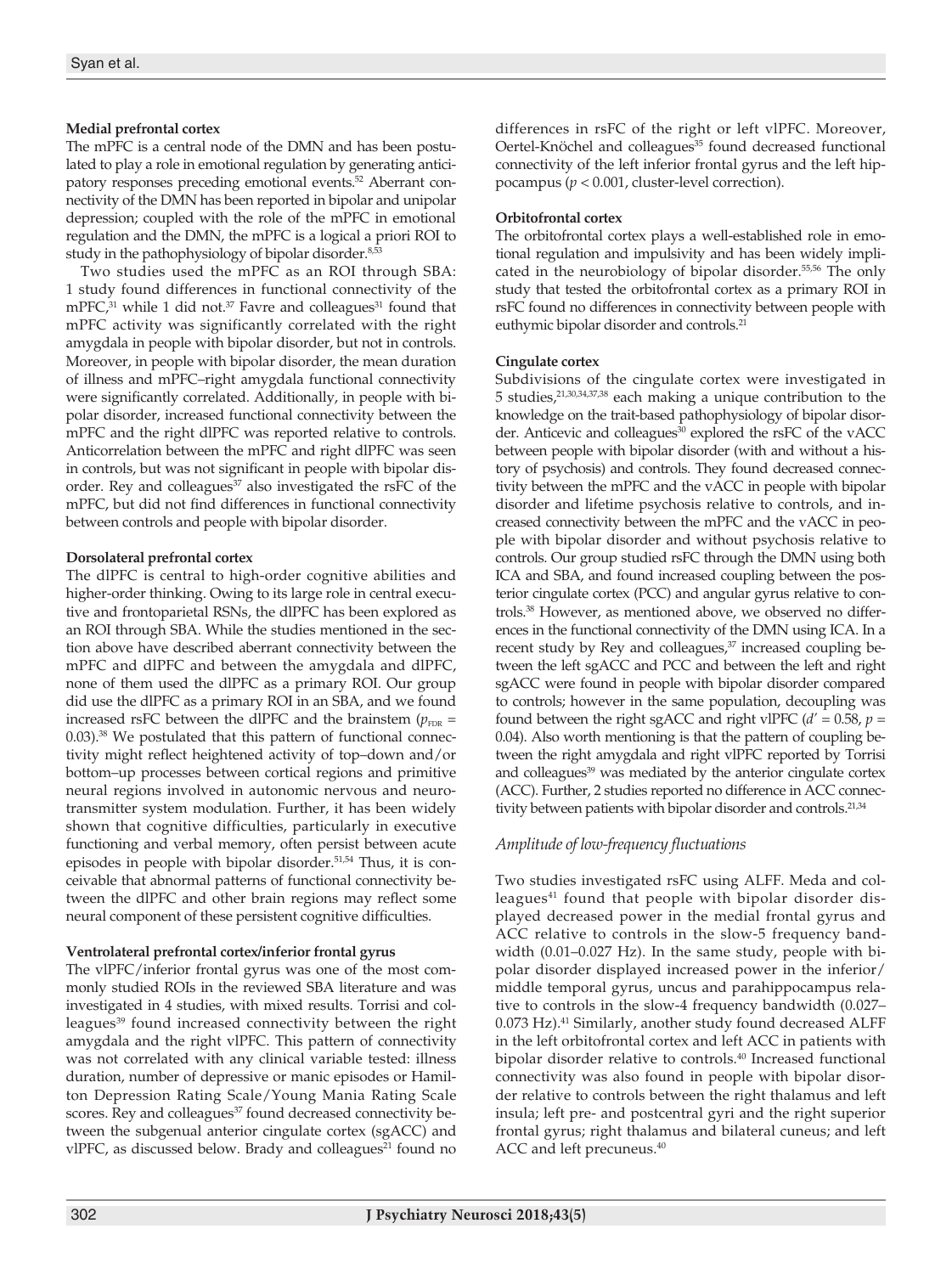|                                                         |                     | Table 1: Demographic characteristics of the study samples                                                                                                                                                                        |                                   |                                 |                                                  |                                             |                |                                                                                                 |
|---------------------------------------------------------|---------------------|----------------------------------------------------------------------------------------------------------------------------------------------------------------------------------------------------------------------------------|-----------------------------------|---------------------------------|--------------------------------------------------|---------------------------------------------|----------------|-------------------------------------------------------------------------------------------------|
|                                                         |                     |                                                                                                                                                                                                                                  |                                   | Bipolar disorder                |                                                  |                                             |                |                                                                                                 |
| Study                                                   | Sample, n           | Subtype                                                                                                                                                                                                                          | Psychosis<br>history              | Sex, M/F                        | Age, yr, mean ± SD                               | Years of education,<br>mean $\pm$ SD        | Controls, n    | Other comparative groups                                                                        |
| Dynamic causal modelling/independent component analysis |                     |                                                                                                                                                                                                                                  |                                   |                                 |                                                  |                                             |                |                                                                                                 |
| Rashid et al. <sup>20</sup>                             |                     | ≨                                                                                                                                                                                                                                | ≨                                 | 18/20                           | $38.96 \pm 10.9$                                 | ≸                                           | 67             | $SCZ$ or $SAD$ $(n = 60)$                                                                       |
| Independent component analysis                          |                     |                                                                                                                                                                                                                                  |                                   |                                 |                                                  |                                             |                |                                                                                                 |
| Brady et al. <sup>21</sup>                              | 24                  | BD-I                                                                                                                                                                                                                             | Yes ( $n = 24$ )                  | 16/8                            | $30.9 \pm 11.9$                                  | ≸                                           | 23             | BD mania $(n = 28)$                                                                             |
| Das et al. <sup>22</sup>                                | $\frac{6}{1}$       | ≸                                                                                                                                                                                                                                | $\frac{1}{2}$                     | 0/16                            | $35.6 \pm 10.71$                                 | $15.87 \pm 1.51$                            | $\frac{1}{2}$  | $BPD(n = 14)$                                                                                   |
| Du et al. <sup>23</sup>                                 | $\overline{c}$      | ₹                                                                                                                                                                                                                                | Yes $(n = 20)$                    | 8/12                            | $31.2 + 9.5$                                     | ≸                                           | $\overline{c}$ | $SCZ (n = 20)$ , SADM $(n = 20)$ ,<br>$SADD(n = 13)$                                            |
| Khadka et al. <sup>24</sup>                             | \$                  | BD-I                                                                                                                                                                                                                             | Yes $(n = 64)$                    | 35/29                           | $35.1 \pm 11.2$                                  | $\frac{1}{2}$                               | 118            | $SCZ (n = 70)$                                                                                  |
| Lois et al. <sup>25</sup>                               | 80                  | BD-I                                                                                                                                                                                                                             | Yes $(n = 13)$                    | 13/17                           | $40.8 \pm 9.43$                                  | $14.97 \pm 2.58$                            | 35             |                                                                                                 |
| Mamah et al. <sup>26</sup>                              | 35                  | ≸                                                                                                                                                                                                                                | ≨                                 | 16/19                           | $24.9 \pm 3.75$                                  | $14.1 \pm 2.4$                              | $\mathbb{S}^2$ | $SCZ (n = 25)$                                                                                  |
| Yip et al. <sup>27</sup>                                | $\frac{15}{2}$      | $\overline{BD}$ -II                                                                                                                                                                                                              | $\lessgtr$                        | 7/8                             | $23.1 \pm 3.7$                                   | ≸                                           | 20             |                                                                                                 |
| Seed-based analysis                                     |                     |                                                                                                                                                                                                                                  |                                   |                                 |                                                  |                                             |                |                                                                                                 |
| Anticevic et al. <sup>28</sup>                          | 89                  | BD-I                                                                                                                                                                                                                             | Yes ( $n = 34$ )<br>No $(n = 34)$ | <b>Vo PHx 8/26</b><br>PHx 13/21 | $V_0$ PHx 29.9 $\pm$ 11.9<br>PHx $34.0 \pm 10.8$ | No PHx 14.4 ± 2.0<br>$PHx 13.9 \pm 1.6$     | 5              |                                                                                                 |
| Anticevic et al. <sup>29</sup>                          | 73                  | BD-I                                                                                                                                                                                                                             | Yes $(n = 33)$<br>No $(n = 40)$   | No PHx 8/32<br>PHx 12/21        | No PHx 30.2 ± 11.5<br>PHx $34.2 \pm 10.9$        | No PHx $14.4 \pm 2.1$<br>$PHx 13.9 \pm 1.6$ | 95             | SCZ $(n = 73)$                                                                                  |
| Anticevic et al. <sup>30</sup>                          | 73                  | BD-I                                                                                                                                                                                                                             | Yes $(n = 33)$<br>No $(n = 40)$   | No PHx 8/32<br>PHx 12/21        | No PHx 30.2 ± 11.5<br>PHx $34.2 \pm 10.9$        | $PHx 13.9 \pm 1.6$<br>PHx $14.4 \pm 2.1$    | 95             | SCZ $(n = 73)$                                                                                  |
| Brady et al. <sup>21</sup>                              | 24                  | BD-I                                                                                                                                                                                                                             | Yes $(n = 24)$                    | 16/8                            | $30.9 \pm 11.9$                                  | ≸                                           | 23             | BD mania ( $n = 23$ )                                                                           |
| Favre et al. <sup>31</sup>                              | $\overline{c}$      | <b>BD-II</b><br>$n = 5$ ; BD-NOS $n = 2$ )<br>Mixed (BD- $n = 13$ ;                                                                                                                                                              | ₹                                 | 9/11                            | $42 \pm 10.7$                                    | ₹                                           | 20             |                                                                                                 |
| Knöchel et al. <sup>32</sup>                            | 21                  | BD-I                                                                                                                                                                                                                             | ≸                                 | 12/9                            | $35.7 \pm 10.7$                                  | $14.7 \pm 2.4$                              | 5              | $SCZ (n = 21)$                                                                                  |
| Lv et al. <sup>33</sup>                                 | ၣ                   | ₹                                                                                                                                                                                                                                | $\lessgtr$                        | 10/9                            | $27.8 \pm 6.7$                                   | $13.3 \pm 2.7$                              | $^{28}$        | BD depression $(n = 23)$                                                                        |
| Magioncalda et al. <sup>34</sup>                        | $\overline{\tau}$   | $\lessgtr$                                                                                                                                                                                                                       | $\frac{4}{2}$                     | $\frac{1}{2}$                   | ≨                                                | ≸                                           | $\overline{a}$ | mania ( $n = 11$ ), mixed ( $n = 7$ )<br>BD depression $(n = 11)$ ,                             |
| Oertel-Knöchel et<br>$a^{135}$                          | $\overline{\Omega}$ | BD-I                                                                                                                                                                                                                             | $\lessgtr$                        | 12/9                            | $35.7 \pm 10.7$                                  | $14.7 \pm 2.4$                              | $\overline{c}$ |                                                                                                 |
| Reinke et al. <sup>36</sup>                             | 21                  | BD-I                                                                                                                                                                                                                             | $\lessgtr$                        | 12/9                            | $35.7 \pm 10.7$                                  | ₹                                           | $\rm ^{2}$     |                                                                                                 |
| Rey et al. <sup>37</sup>                                | $\frac{15}{2}$      | $BD-(n=7), BD-II (n=$<br>$\sim$ $p=0.505$<br>$m=3, BD$<br>rapid cycling $(n = 1)$<br>3), BD-NOS $(n = 3)$                                                                                                                        | $\lessgtr$                        | 6/9                             | $41.4 \pm 9.6$                                   | ≸                                           | $\frac{15}{2}$ | BD non-euthymic $(n = 12)$                                                                      |
| Syan et al. <sup>38</sup>                               | 32                  | $BD-1(n = 18),$<br>$BD - II (n = 14)$                                                                                                                                                                                            | $\frac{1}{2}$                     | 0/32                            | $29 \pm 8.07$                                    | $15.6 \pm 2.6$                              | 86             |                                                                                                 |
| Torrisi et al. <sup>39</sup>                            | 20                  | BD-I                                                                                                                                                                                                                             | $\frac{1}{2}$                     | 10/10                           | $42.1 \pm 11.4$                                  | $14.1 \pm 1.9$                              | $\Omega$       |                                                                                                 |
|                                                         |                     | Absolute and fractional amplitude of low-frequency fluctuations                                                                                                                                                                  |                                   |                                 |                                                  |                                             |                |                                                                                                 |
| Lui et al. <sup>40</sup>                                | 57                  | BD-I                                                                                                                                                                                                                             | Yes $(n = 57)$                    | 18/39                           | $34 \pm 13$                                      | $14 \pm 3$                                  | 59             | SCZ ( $n = 37$ ), SCZR ( $n = 38$ ),<br>$BDR (n = 28)$                                          |
| Meda et al. <sup>41</sup>                               | 180                 | BD-I                                                                                                                                                                                                                             | Yes $(n = 180)$                   | 58/122                          | $36.94 \pm 13.0$                                 | ≸                                           | 242            | 147), BDR ( $n = 134$ ), SCZR<br>$(n = 150)$ , SADR $(n = 126)$<br>$SCZ (n = 220)$ , $SAD (n =$ |
| standard deviation.                                     |                     | BD = bipolar disorder: BDR = healthy relative of bipolar proband; BPD = borderline personality disorder; NA = not available; NOS = not otherwise specified; PHx = psychosis history; SAD = schizaaffective disorder; SADD =<br>s |                                   |                                 |                                                  |                                             |                |                                                                                                 |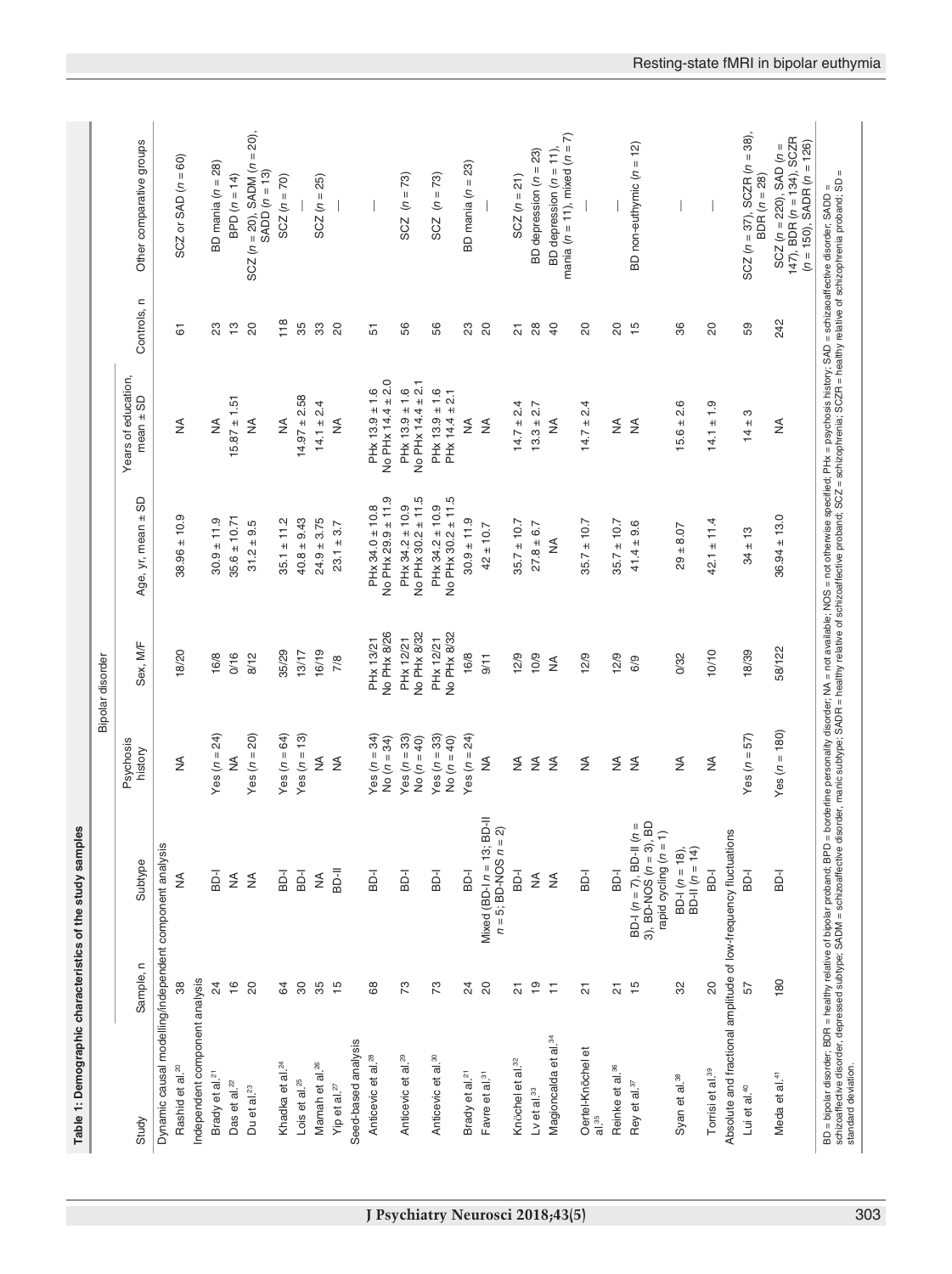|                                | Table 2: Summary of neuroimaging findings (part 1 of 8)                                    |                                                                                                                                                                                       |                                                                                                              |                                                                       |                                                                                                                                                                                                            |
|--------------------------------|--------------------------------------------------------------------------------------------|---------------------------------------------------------------------------------------------------------------------------------------------------------------------------------------|--------------------------------------------------------------------------------------------------------------|-----------------------------------------------------------------------|------------------------------------------------------------------------------------------------------------------------------------------------------------------------------------------------------------|
|                                |                                                                                            | Methodology                                                                                                                                                                           |                                                                                                              |                                                                       |                                                                                                                                                                                                            |
| Study                          | 6<br>Diagnosis of                                                                          | Inclusion criteria                                                                                                                                                                    | Medication information                                                                                       | ROI/network                                                           | Results                                                                                                                                                                                                    |
| Rashid et al. <sup>20</sup>    | Dynamic causal modelling/independent component analysis<br>Chart review and<br><b>SCID</b> | acutely ill at time of scanning<br>NA; no patients                                                                                                                                    | ≸                                                                                                            | SMN, DMN, CER,<br>VSN, CC, AUD,<br>subcortical                        | No differences in static functional connectivity between BD<br>and controls in VSN, SMN, DMN, CER or subcortical<br>regions                                                                                |
|                                |                                                                                            |                                                                                                                                                                                       |                                                                                                              | network/regions                                                       | BD < controls: lower connectivity in BD between 2 parietal<br>components, paracentral and superior parietal lobule<br>(dynamic state 4)                                                                    |
|                                |                                                                                            |                                                                                                                                                                                       |                                                                                                              |                                                                       | component (left supramarginal gyrus; dynamic state 4) in<br>BD > controls: greater connectivity between the temporal<br>component (bilateral fusiform gyrus) and a parietal<br>BD                          |
| Independent component analysis |                                                                                            |                                                                                                                                                                                       |                                                                                                              |                                                                       | No differences in functional connectivity between controls<br>and BD in any other dynamic states, and symptomatology<br>and functional connectivity were not correlated                                    |
| Brady et al. <sup>21</sup>     | SCID                                                                                       | neurologic illness; not currently pregnant or<br>BD: 18-65 years of age; no history of                                                                                                | antipsychotics 15;<br>Anticonvulsants 9;                                                                     | Exploratory whole-<br>brain analysis                                  | BD < controls: hypoconnectivity in the DAN in BD relative to<br>controls                                                                                                                                   |
|                                |                                                                                            | lactating; no electroconvulsive therapy within<br>3 mo of study enrolment; no history of head<br>trauma resulting in a loss of consciousness<br>than a few min; no MRI<br>for greater | benzodiazepenes 4;<br>antidepressants 1<br>lithium 16;                                                       | Results found in<br>DAN and DMN                                       | BD < controls: dorsal frontal hypoconnectivity in the DMN in<br>BD relative to controls                                                                                                                    |
|                                |                                                                                            | Controls: no current or lifetime history of any<br>axis I psychiatric disorder<br>contraindication                                                                                    | no significant effect of<br>Subanalysis revealed<br>analysis (p <sub>rpn</sub> < 0.05)<br>medication on rsFC |                                                                       | Additional uncorrected ROI-ROI results between BD and<br>controls are described                                                                                                                            |
| Das et al. <sup>22</sup>       | SCID                                                                                       | hospitalization; no substance abuse;<br>BD: euthymic state; no current                                                                                                                | antidepressants 7;<br>Unmedicated 3;                                                                         | precuneus, DMN,<br>FPN (R/L)                                          | precuneus, DMN, SS, vmPFC) between BD and controls<br>No differences in network connectivity (FPN [R/L],                                                                                                   |
|                                |                                                                                            | I disorders or poor English<br>no neurologic illness; no learning or<br>no history of traumatic head injury;<br>proficiency<br>developmenta                                           | mood stabilizers 3;<br>antipsychotics 6;<br>No medication<br>lithium 5                                       | SS, vmPFC                                                             | between the DMN-precuneus and SS-vmPFC networks<br>was increased in BD v. controls. Differences did not<br>BD > controls: inter-network differences - coupling<br>withstand multiple comparison correction |
|                                |                                                                                            | Controls: no history of psychiatric illness                                                                                                                                           | subanalysis reported                                                                                         |                                                                       | Increased coupling in BD between the SS-vmPFC networks<br>was positively correlated with lack of emotional clarity<br>$(r = 0.605, p = 0.029)$                                                             |
|                                |                                                                                            |                                                                                                                                                                                       |                                                                                                              |                                                                       | Increased coupling in BD between the DM-precuneus was<br>negatively correlated with lack of emotional awareness<br>scores ( $r = -0.574$ , $p = 0.040$ )                                                   |
|                                |                                                                                            |                                                                                                                                                                                       |                                                                                                              |                                                                       | Items 2 and 4 refer to correlations with subscores from the<br><b>DERS</b>                                                                                                                                 |
| Du et al. <sup>23</sup>        | DSM-IV-TR                                                                                  | consistent medication dose<br>4 wk or longer<br>BD: stable and<br>ð                                                                                                                   | ≸                                                                                                            | $(1, 2, 3)$ , SN, PN,<br>ARN, VRN, VSN,<br>FPN (R/L), DMN<br>CER, SMN | Insular cortex identified as a discriminatory region between<br>controls and BD using guided ICA technique                                                                                                 |
|                                |                                                                                            |                                                                                                                                                                                       |                                                                                                              |                                                                       |                                                                                                                                                                                                            |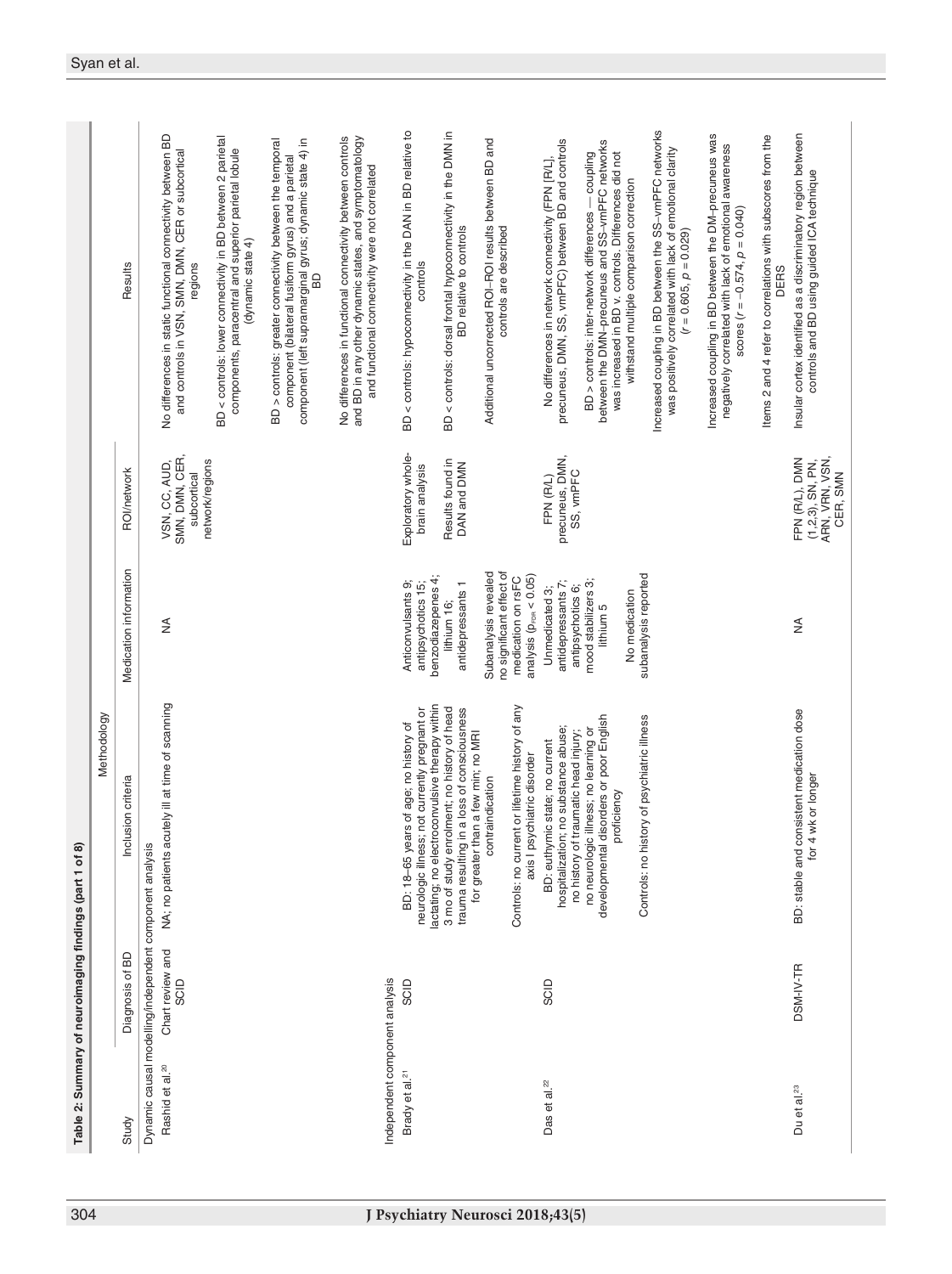|                             | Table 2: Summary of neuroimaging findings (part 2 of 8) |                                                                                                                                                                                                                                                                                                                                                      |                                                                                                                                                                                                                                                |                                            |                                                                                                                                                                                                                                                                                                                                                                                                                    |
|-----------------------------|---------------------------------------------------------|------------------------------------------------------------------------------------------------------------------------------------------------------------------------------------------------------------------------------------------------------------------------------------------------------------------------------------------------------|------------------------------------------------------------------------------------------------------------------------------------------------------------------------------------------------------------------------------------------------|--------------------------------------------|--------------------------------------------------------------------------------------------------------------------------------------------------------------------------------------------------------------------------------------------------------------------------------------------------------------------------------------------------------------------------------------------------------------------|
|                             |                                                         | Methodology                                                                                                                                                                                                                                                                                                                                          |                                                                                                                                                                                                                                                |                                            |                                                                                                                                                                                                                                                                                                                                                                                                                    |
| Study                       | Diagnosis of BD                                         | Inclusion criteria                                                                                                                                                                                                                                                                                                                                   | Medication information                                                                                                                                                                                                                         | ROI/network                                | Results                                                                                                                                                                                                                                                                                                                                                                                                            |
|                             | Independent component analysis (continued)              |                                                                                                                                                                                                                                                                                                                                                      |                                                                                                                                                                                                                                                |                                            |                                                                                                                                                                                                                                                                                                                                                                                                                    |
| Khadka et al. <sup>24</sup> | SCID                                                    | for at least 4 weeks before study enrolment<br>clinically stable with consistent medication<br>BD: met criteria for BD-I with psychosis;                                                                                                                                                                                                             | typical antipsychotics 2;<br>atypical antipsychotics<br>11; anticholinergics 4;<br>36; benzodiazepines<br>subanalysis could be<br>SSRIs 16; tricyclics/<br>psychostimulants 4<br>Mood stabilizer 44;<br>No medication<br>completed<br>MAOs 13; | pDMN, PLN, SMN<br>BGN, MPN<br>FON, CER     | BD < controls: decreased functional connectivity in FON (left<br>No differences in connectivity of the CER or PLN between<br>HD > controls: BD greater connectivity than controls in<br>and pDMN (left and right cingulate gyrus, left and right<br>MPN (left uncus) and SMN (right SFG, right MFG)<br>cuneus, left lingual gyrus), BGN (right thalamus)<br>precuneus) in BD v. controls<br><b>BD</b> and controls |
| Lois et al. <sup>25</sup>   | SCID axis I<br>disorders                                | loss of consciousness; did not meet common<br>neurologic disorder or head trauma with a<br>All: > 18 years of age; no history of<br>exclusion criteria<br>MRI                                                                                                                                                                                        | No correlation between<br>$Mean \pm SD$ medication<br>load for BD-I patients:<br>$3.1 \pm 2.35$                                                                                                                                                | aDMN, pDMN,<br>FPN (L/R), SN<br><b>MPN</b> | BD > controls: increased functional connectivity between the<br>No differences in functional connectivity between BD and<br>controls in any of the networks of interest                                                                                                                                                                                                                                            |
|                             |                                                         | mental disorder within the last 6 mo; if they<br>BD: did not meet criteria for another axis-I<br>schizoaffective disorder or schizophrenia<br>had lifetime diagnosis of rapid cycling,                                                                                                                                                               | functional connectivity<br>and medication load                                                                                                                                                                                                 |                                            | meso/paralimbic and the right frontoparietal network in BD<br>correlate with variables related to the clinical course of the<br>Abnormal connectivity pattern in BD patients did not<br>disease                                                                                                                                                                                                                    |
|                             |                                                         | Controls; no current or lifetime history of any<br>axis-I psychiatric illness or psychotropic<br>medication                                                                                                                                                                                                                                          |                                                                                                                                                                                                                                                |                                            |                                                                                                                                                                                                                                                                                                                                                                                                                    |
| Mamah et al. <sup>26</sup>  | SCID axis I<br>disorders                                | substance dependence or severe/moderate<br>severe general medical disorder; no history<br>of head injury with documented neurologic<br>enrolment; had no clinically unstable or<br>sequelae or less of consciousness; met<br>DSM-IV criteria for mental retardation<br>meet DSM-IV criteria for<br>abuse during 6 mo preceding study<br>All: did not | ≸                                                                                                                                                                                                                                              | DMN, FPN<br>CO, CER<br>$\frac{8}{2}$       | BD < controls: BD had lower within-network connectivity of<br>BD < controls: connectivity between the CO-CER and<br>CO-SN was lower in BD than in controls<br>the CO than controls                                                                                                                                                                                                                                 |
|                             |                                                         | stable for at least 2 weeks<br>BD: clinically                                                                                                                                                                                                                                                                                                        |                                                                                                                                                                                                                                                |                                            |                                                                                                                                                                                                                                                                                                                                                                                                                    |
|                             |                                                         | psychotic or mood disorder, or first-degree<br>family members with a psychotic disorder<br>Controls: no current or lifetime history of                                                                                                                                                                                                               |                                                                                                                                                                                                                                                |                                            |                                                                                                                                                                                                                                                                                                                                                                                                                    |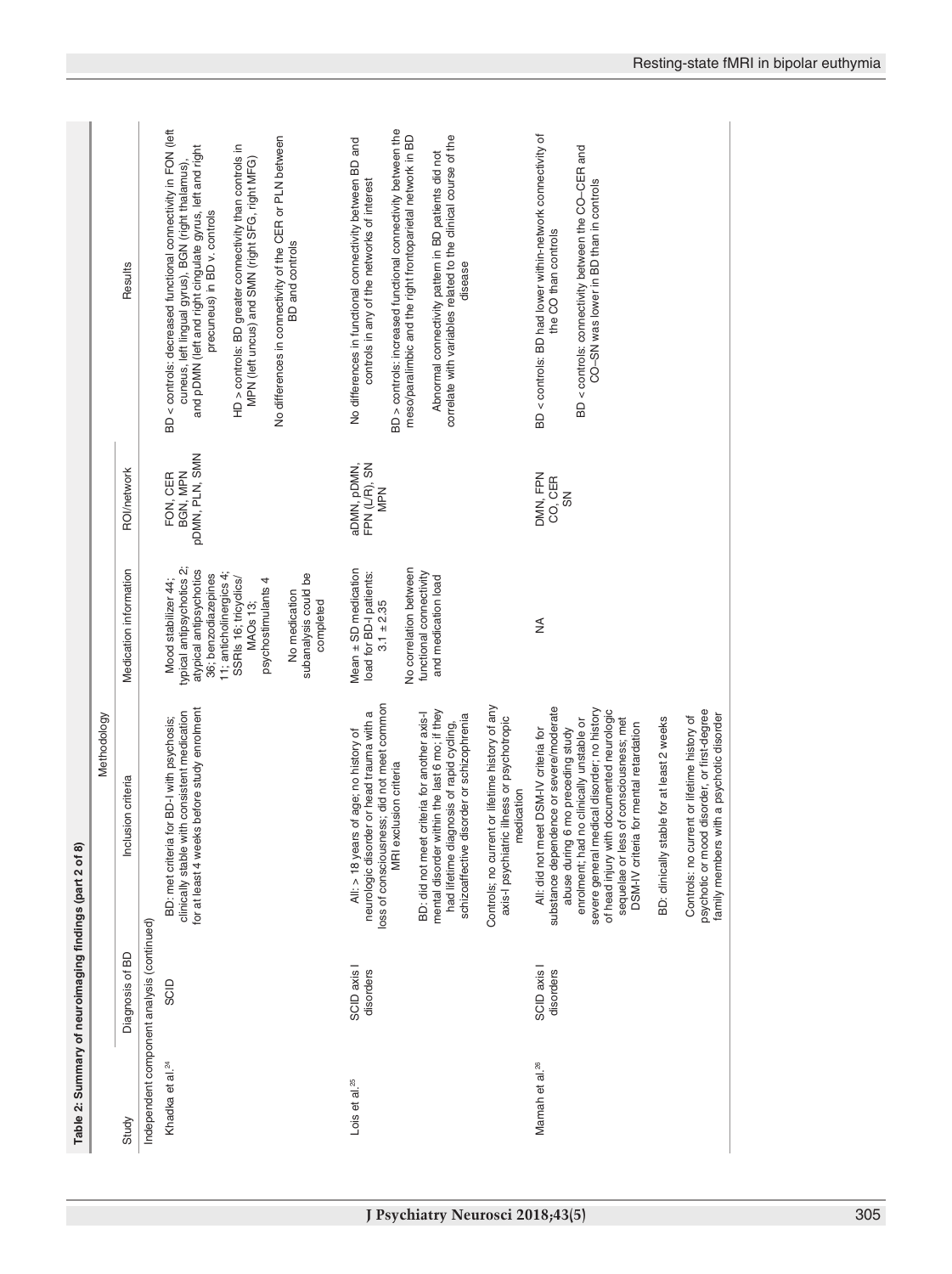| 306                              |                                                       | Table 2: Summary of neuroimaging findings (part 3 of 8) | Methodology                                                                                                                                                                                                                                                                       |                                                                                                                      |                                                                         |                                                                                                                                                                                                  |  |
|----------------------------------|-------------------------------------------------------|---------------------------------------------------------|-----------------------------------------------------------------------------------------------------------------------------------------------------------------------------------------------------------------------------------------------------------------------------------|----------------------------------------------------------------------------------------------------------------------|-------------------------------------------------------------------------|--------------------------------------------------------------------------------------------------------------------------------------------------------------------------------------------------|--|
|                                  | Study                                                 | 읇<br>Diagnosis of                                       | clusion criteria<br>드                                                                                                                                                                                                                                                             | Medication information                                                                                               | ROI/network                                                             | Results                                                                                                                                                                                          |  |
|                                  | Yip et al. <sup>27</sup>                              | Independent component analysis (continued)<br>NIN       | All: no history of head injury, neurologic<br>or MRI contraindication<br>condition                                                                                                                                                                                                | naive to antipsychotic<br>Entire sample was                                                                          | VPN (1,2), TIN,<br>MN, ECN, FPN<br>DMN,                                 | BD > controls: BD had increased engagement of the regions<br>of the TIN v. controls: right caudate, left precentral gyrus,                                                                       |  |
|                                  |                                                       |                                                         | medication use; no history of hypomanic<br>experiences as defined by the MDQ; no<br>Controls: no history of psychotropic<br>past psychiatric disorder<br>current or                                                                                                               | unmedicated at the time<br>or mood-stabilizing<br>medication and<br>of scanning                                      | (H/L)                                                                   | No significant differences between BD and controls in any of<br>supplementary motor area, bilateral putamen and bilateral<br>left postcentral gyrus, left inferior frontal gyrus, left<br>insula |  |
|                                  |                                                       |                                                         | hypomanic episodes at the time of scanning;<br>BD: no current major depressive, manic or<br>medication or exposure to antipsychotic<br>psychiatric disorder (excluding BD and<br>agents or mood stabilizers; no other<br>no use of any current psychotropic<br>anxiety disorders) |                                                                                                                      |                                                                         | the other networks of interest                                                                                                                                                                   |  |
|                                  | Seed-based analysis<br>Anticevic et al. <sup>28</sup> | SCID                                                    | neurologic conditions (e.g., epilepsy,<br>All: no history of a major medical or<br>migraines, head injury with loss of<br>consciousness); $IQ > 80$ on WAIS                                                                                                                       | atypical antipsychotics<br>Mood stabilizers 53%;<br>34%; anxiolytics 35%;<br>antidepressants 43%;                    | PFC voxels using a<br>correlated with all<br>amygdala was<br>Seed-based | BD < controls: decreased connectivity between mPFC and<br>BD > controls increased connectivity between amygdala<br>rGBC in BD v. controls                                                        |  |
| J Psychiatry Neurosci 2018;43(5) |                                                       |                                                         | BD: BD-I diagnosed using SCID by MA- or<br>PhD-level research clinicians; comorbid<br>disorders in remission for at least 6 mo<br>axis I disorders and substance use<br>were allowed                                                                                              | Medication type did not<br>alter results when used<br>unmedicated 16%<br>as a covariate<br>lithium 16%;              | method, restricted<br>to PFC (rGBC)<br>global brain<br>connectivity     | BD < controls decreased connectivity between amygdala<br>and mPFC in BD v. controls<br>and dIPFC in BD v. controls.                                                                              |  |
|                                  |                                                       |                                                         | psychotic symptoms in first-degree relatives<br>Controls: no axis I diagnoses in lifetime as<br>per SCID-NP; no history of mood or                                                                                                                                                |                                                                                                                      |                                                                         |                                                                                                                                                                                                  |  |
|                                  | Anticevic et al. <sup>29</sup>                        | SCID                                                    | All: no history of a major medical or<br>neurologic condition (e.g., epilepsy,<br>migraines, head injury with loss of<br>$consciousness$ ; $IQ > 80$ on WAIS                                                                                                                      | atypical antipsychotics<br>mood stabilizers 15%;<br>antidepressants 33%;<br>BD with psychosis:                       | VACC                                                                    | BD < controls: decreased connectivity between mPFC and<br>vACC in BD patients with psychosis history relative to<br>controls                                                                     |  |
|                                  |                                                       |                                                         | BD: BD-I diagnosed using SCID by MA- or<br>PhD-level research clinicians; comorbid<br>remission for at least 6 mo<br>axis I disorders and substance use<br>were allowed<br>disorders in                                                                                           | 2%; unmedicated 15%<br>mood stabilizers 18%;<br>BD without psychosis:<br>typical antipsychotic<br>45%; lithium 24%;  |                                                                         | BD > controls: increased connectivity in BD patients without<br>psychosis between mPFC and vACC relative to controls                                                                             |  |
|                                  |                                                       |                                                         | psychotic symptoms in first-degree relatives<br>Controls: no axis I diagnoses in lifetime as<br>per SCID-NP; no history of mood or                                                                                                                                                | atypical antipsychotics<br>0%; unmedicated 18%<br>antidepressants 50%;<br>typical antipsychotic<br>25%; lithium 12%; |                                                                         |                                                                                                                                                                                                  |  |
|                                  |                                                       |                                                         |                                                                                                                                                                                                                                                                                   | Medication subanalysis<br>results: no effect of<br>medication on rsFC<br>results                                     |                                                                         |                                                                                                                                                                                                  |  |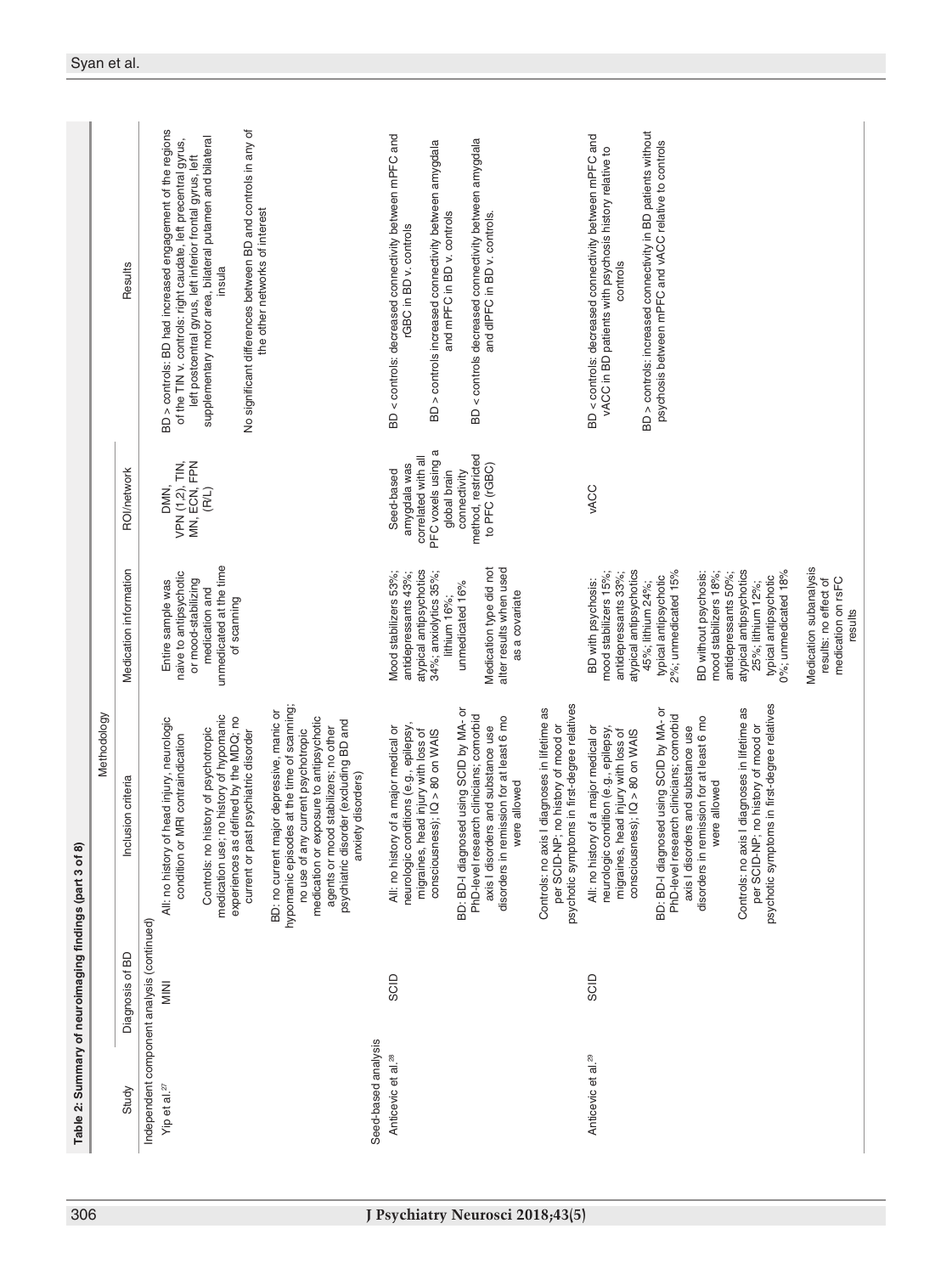|                                 | Table 2: Summary of neuroimaging findings (part 4 of 8) |                                                                                             |                                                          |                                      |                                                                                                                        |
|---------------------------------|---------------------------------------------------------|---------------------------------------------------------------------------------------------|----------------------------------------------------------|--------------------------------------|------------------------------------------------------------------------------------------------------------------------|
|                                 |                                                         | Methodology                                                                                 |                                                          |                                      |                                                                                                                        |
| Study                           | Diagnosis of BD                                         | Inclusion criteria                                                                          | Medication information                                   | <b>ROI/network</b>                   | Results                                                                                                                |
| Seed-based analysis (continued) |                                                         |                                                                                             |                                                          |                                      |                                                                                                                        |
| Anticevic et al. <sup>30</sup>  | SCID                                                    | All: no history of a major medical or                                                       | BD with psychosis:                                       | Thalamic nuclei:                     | Bipolar with psychosis v. controls                                                                                     |
|                                 |                                                         | neurologic condition (e.g., epilepsy,<br>migraines, head injury with loss of                | mood stabilizers 15%;<br>antidepressants 33%;            | ateral geniculate<br>MD nucleus and  | BD with psychosis > controls: coupling between the MD                                                                  |
|                                 |                                                         | $consciousness$ ; $IQ > 80$ on WAIS                                                         | atypical antipsychotics<br>45%; lithium 24%;             | nucleus                              | (BA22), left superior temporal gyrus (BA41), left insular<br>thalamic nucleus and the right superior temporal gyrus    |
|                                 |                                                         | BD: BD-I diagnosed using SCID by MA- or                                                     | typical antipsychotic                                    |                                      | cortex (BA13) and left precentral gyrus (BA4) in BD with                                                               |
|                                 |                                                         | PhD-level research clinicians; comorbid<br>axis I disorders and substance use               | 2%; unmedicated 15%                                      |                                      | psychosis relative to controls                                                                                         |
|                                 |                                                         | remission for at least 6 mo<br>disorders in                                                 | BD without psychosis:                                    |                                      | BD with psychosis < controls: decoupling between the MD                                                                |
|                                 |                                                         | were allowed                                                                                | mood stabilizers 18%;<br>antidepressants 50%;            |                                      | thalamic nucleus and precuneus                                                                                         |
|                                 |                                                         | Controls: no axis I diagnoses in lifetime as                                                | atypical antipsychotics                                  |                                      | BD with psychosis > controls: coupling between the right                                                               |
|                                 |                                                         | psychotic symptoms in first-degree relatives<br>per SCID-NP; no history of mood or          | typical antipsychotic<br>25%; lithium 12%;               |                                      | superior temporal gyrus (BA22), right superior temporal<br>gyrus (BA41), right precentral gyrus (BA6)                  |
|                                 |                                                         |                                                                                             | 0%; unmedicated 18%                                      |                                      | BD with psychosis < controls: decoupling between the LGN                                                               |
|                                 |                                                         |                                                                                             | No subanalysis in BD<br>reported                         |                                      | and the right thalamus, and anterior cingulate (BA32)                                                                  |
|                                 |                                                         |                                                                                             |                                                          |                                      | Bipolar without psychosis v. controls                                                                                  |
|                                 |                                                         |                                                                                             |                                                          |                                      | BD without psychosis > controls: coupling between the MD<br>thalamic nucleus and the insular cortex (BA13), anterior   |
|                                 |                                                         |                                                                                             |                                                          |                                      | insular cortex (BA13) and right precentral gyrus (BA4)                                                                 |
|                                 |                                                         |                                                                                             |                                                          |                                      | BD without psychosis < controls: decoupling between the                                                                |
|                                 |                                                         |                                                                                             |                                                          |                                      | MD thalamic nucleus and the precuneus (BA7)                                                                            |
|                                 |                                                         |                                                                                             |                                                          |                                      | LGN and the right thalamus, right anterior cingulate cortex<br>BD without psychosis < controls: decoupling between the |
|                                 |                                                         |                                                                                             |                                                          |                                      | BD without psychosis > controls: coupling between the LGN                                                              |
|                                 |                                                         |                                                                                             |                                                          |                                      | and the right superior temporal gyrus (BA41), right<br>precentral gyrus (BA6)                                          |
| Brady et al. <sup>21</sup>      | SCID                                                    | BD: 18-65 years of age; no history of                                                       | Anticonvulsants 9;                                       | Bilateral amygdala                   | BD < controls: decreased connectivity between the bilateral                                                            |
|                                 |                                                         | neurologic illness; not currently pregnant or<br>electroconvulsive therapy<br>lactating; no | benzodiazepenes 4;<br>antipsychotics 15;                 | (and included<br>individual L/R      | amygdala and right BA5, left SMA, right SMA, left BA5;<br>cluster size $p$ -value < $0.001$                            |
|                                 |                                                         | study enrolment; no history<br>of head trauma resulting in a loss of<br>within 3 mo of      | antidepressants 1<br>lithium 16;                         | seeds), bilateral<br>OFC, bilateral  | BD < controls: decreased connectivity between the right                                                                |
|                                 |                                                         | consciousness for greater than a few min;<br>no MRI contraindication                        | Subanalysis revealed                                     | vIPFC (L/R) and<br>ventral striatum, | amygdala and right BA5, right SMA;<br>cluster size $p$ -value < 0.001                                                  |
|                                 |                                                         |                                                                                             | no significant effect of                                 | <b>ACC</b>                           |                                                                                                                        |
|                                 |                                                         | Controls: no current or lifetime history of<br>any axis I psychiatric disorder              | analysis $(p_{\text{fph}} < 0.05)$<br>medication on rsFC |                                      |                                                                                                                        |
|                                 |                                                         |                                                                                             |                                                          |                                      |                                                                                                                        |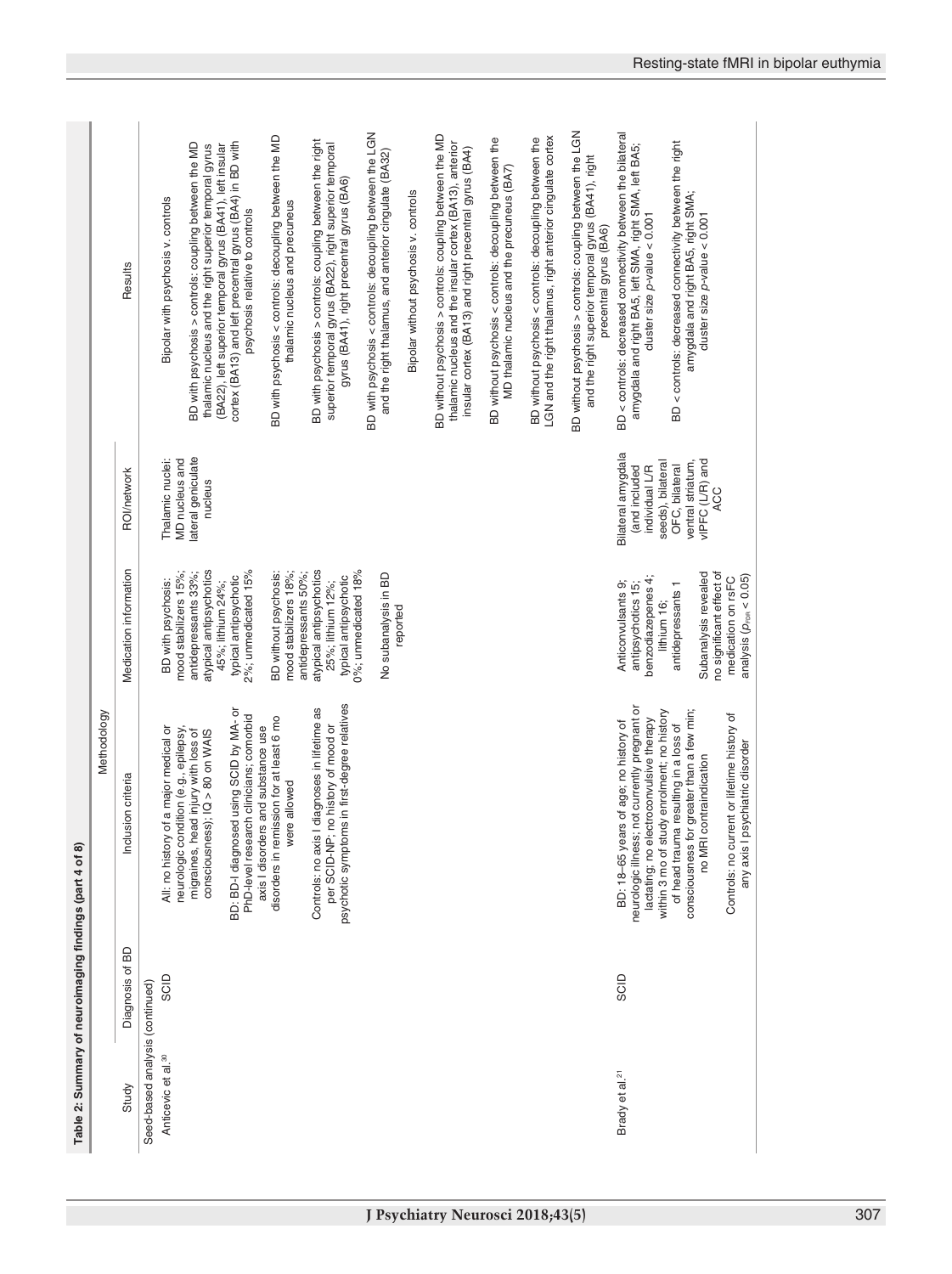| BD > controls: increased functional connectivity between<br>functional connectivity was significantly correlated<br>mPFC activity significantly correlated to the right<br>controls (mean $r = -0.25$ , $p < 0.001$ ), but not<br>insula and LANG $(p < 0.001$ , uncorrected)<br>correction) in BD v. controls<br>$(r = 0.46; p = 0.04)$<br>$(r = 0.01, p = 0.48)$<br>significant in BD<br>Results<br>(LSTG, LMTG and<br>mPFC and mPFC-<br>Broca's area (IFG:<br>pars opercularis<br>triangularis) and<br>Wernicke's area<br>Hippocampus<br>ROI/network<br>Whole-brain<br>connectivity<br>amygdala<br>and pars<br>analysis<br>LANG)<br>other psychotropics and<br>supramarginal gyrus in<br>Medication information<br>atypical antipsychotics<br>functional connectivity<br>Increased connectivity<br>correlated with lithium<br>strength between the<br>right middle cingulate<br>interaction was found<br>antidepressants 35%;<br>anticonvulsants 60%;<br>Mood stabilizers 21;<br>reported for effect of<br>medication on rsFC<br>No other significant<br>gyrus and the right<br>between dosage of<br>medication: 6.26 yr<br>BD was positively<br>antidepressants 2<br>Mean duration of<br>No subanalysis<br>No subanalysis<br>Lithium 80%;<br>reported<br>strength<br>doses<br>5%<br>according to SCID; HAM-D score of ≤ 8 and<br>scanning and MADRS < 15 and YMRS < 7;<br>All: age 18-45 years; completed 9 or more<br>years of education; right-handed; no history<br>diseases that affect cognition; no history of<br>psychiatric disorders; no medical treatment<br>of alcohol or drug abuse; no<br>head trauma with a loss of consciousness;<br>state; no changes in medication within the<br>Controls: no current drug-abuse history of<br>BDI-II < 18 and BRMAS < 7; stable mood<br>Controls: no current or lifetime history for<br>Controls: no current or lifetime history of<br>psychiatric disorder; no family history of<br>manic, hypomanic, or depressive mood<br>YMRS < 6 within 6 mo preceding study<br>of neurologic disease or other physical<br>illness; no history of electroconvulsive<br>BD: euthymic for at least 1 mo before<br>BD: no comorbid axis I or II disorders;<br>current or past neurologic or medical<br>no other axis I psychiatric disorder or<br>axis I or II disorders; ability to provide<br>BD: does not meet criteria for current<br>therapy; no history of drug or alcohol<br>disorders, and mental retardation; no<br>electroconvulsive therapy during the<br>consent; family history of affective or<br>abuse; no psychiatric comorbidities:<br>schizoaffective disorder, personality<br>month preceding study enrolment<br>neurologic disease; no history of<br>contraindications for MRI<br>no MRI contraindications<br>affecting cerebral activity<br>any psychiatric disorder<br>psychotic disorders<br>Inclusion criteria<br>previous year<br>enrolment<br>All: no history<br>SCID (SCID-I and<br>SCID-II; German<br>60<br>Diagnosis of<br>version)<br>SCID<br>SCID<br>Seed-based analysis (continued)<br>Knöchel et al. <sup>32</sup><br>Favre et al. <sup>31</sup><br>Study<br>Lv et al. <sup>33</sup> |  | Methodology |  |                                                                                                                                                                                                                                                |
|---------------------------------------------------------------------------------------------------------------------------------------------------------------------------------------------------------------------------------------------------------------------------------------------------------------------------------------------------------------------------------------------------------------------------------------------------------------------------------------------------------------------------------------------------------------------------------------------------------------------------------------------------------------------------------------------------------------------------------------------------------------------------------------------------------------------------------------------------------------------------------------------------------------------------------------------------------------------------------------------------------------------------------------------------------------------------------------------------------------------------------------------------------------------------------------------------------------------------------------------------------------------------------------------------------------------------------------------------------------------------------------------------------------------------------------------------------------------------------------------------------------------------------------------------------------------------------------------------------------------------------------------------------------------------------------------------------------------------------------------------------------------------------------------------------------------------------------------------------------------------------------------------------------------------------------------------------------------------------------------------------------------------------------------------------------------------------------------------------------------------------------------------------------------------------------------------------------------------------------------------------------------------------------------------------------------------------------------------------------------------------------------------------------------------------------------------------------------------------------------------------------------------------------------------------------------------------------------------------------------------------------------------------------------------------------------------------------------------------------------------------------------------------------------------------------------------------------------------------------------------------------------------------------------------------------------------------------------------------------------------------------------------------------------------------------------------------------------------------------------------------------------------------------|--|-------------|--|------------------------------------------------------------------------------------------------------------------------------------------------------------------------------------------------------------------------------------------------|
|                                                                                                                                                                                                                                                                                                                                                                                                                                                                                                                                                                                                                                                                                                                                                                                                                                                                                                                                                                                                                                                                                                                                                                                                                                                                                                                                                                                                                                                                                                                                                                                                                                                                                                                                                                                                                                                                                                                                                                                                                                                                                                                                                                                                                                                                                                                                                                                                                                                                                                                                                                                                                                                                                                                                                                                                                                                                                                                                                                                                                                                                                                                                                               |  |             |  |                                                                                                                                                                                                                                                |
|                                                                                                                                                                                                                                                                                                                                                                                                                                                                                                                                                                                                                                                                                                                                                                                                                                                                                                                                                                                                                                                                                                                                                                                                                                                                                                                                                                                                                                                                                                                                                                                                                                                                                                                                                                                                                                                                                                                                                                                                                                                                                                                                                                                                                                                                                                                                                                                                                                                                                                                                                                                                                                                                                                                                                                                                                                                                                                                                                                                                                                                                                                                                                               |  |             |  |                                                                                                                                                                                                                                                |
|                                                                                                                                                                                                                                                                                                                                                                                                                                                                                                                                                                                                                                                                                                                                                                                                                                                                                                                                                                                                                                                                                                                                                                                                                                                                                                                                                                                                                                                                                                                                                                                                                                                                                                                                                                                                                                                                                                                                                                                                                                                                                                                                                                                                                                                                                                                                                                                                                                                                                                                                                                                                                                                                                                                                                                                                                                                                                                                                                                                                                                                                                                                                                               |  |             |  | the mPFC and right dIPFC (p <sub>rwe</sub> < 0.05, cluster-level                                                                                                                                                                               |
|                                                                                                                                                                                                                                                                                                                                                                                                                                                                                                                                                                                                                                                                                                                                                                                                                                                                                                                                                                                                                                                                                                                                                                                                                                                                                                                                                                                                                                                                                                                                                                                                                                                                                                                                                                                                                                                                                                                                                                                                                                                                                                                                                                                                                                                                                                                                                                                                                                                                                                                                                                                                                                                                                                                                                                                                                                                                                                                                                                                                                                                                                                                                                               |  |             |  | Anti-correlation between the mPFC and right dIPFC in                                                                                                                                                                                           |
|                                                                                                                                                                                                                                                                                                                                                                                                                                                                                                                                                                                                                                                                                                                                                                                                                                                                                                                                                                                                                                                                                                                                                                                                                                                                                                                                                                                                                                                                                                                                                                                                                                                                                                                                                                                                                                                                                                                                                                                                                                                                                                                                                                                                                                                                                                                                                                                                                                                                                                                                                                                                                                                                                                                                                                                                                                                                                                                                                                                                                                                                                                                                                               |  |             |  | amygdala in BD $(r = 0.08, p = 0.002)$ but not controls                                                                                                                                                                                        |
|                                                                                                                                                                                                                                                                                                                                                                                                                                                                                                                                                                                                                                                                                                                                                                                                                                                                                                                                                                                                                                                                                                                                                                                                                                                                                                                                                                                                                                                                                                                                                                                                                                                                                                                                                                                                                                                                                                                                                                                                                                                                                                                                                                                                                                                                                                                                                                                                                                                                                                                                                                                                                                                                                                                                                                                                                                                                                                                                                                                                                                                                                                                                                               |  |             |  | In BD, mean duration of disorder and mPFC-right amygdala                                                                                                                                                                                       |
|                                                                                                                                                                                                                                                                                                                                                                                                                                                                                                                                                                                                                                                                                                                                                                                                                                                                                                                                                                                                                                                                                                                                                                                                                                                                                                                                                                                                                                                                                                                                                                                                                                                                                                                                                                                                                                                                                                                                                                                                                                                                                                                                                                                                                                                                                                                                                                                                                                                                                                                                                                                                                                                                                                                                                                                                                                                                                                                                                                                                                                                                                                                                                               |  |             |  | the hippocampus and the left frontal lobe in BD v. controls<br>BD < controls: decreased functional connectivity between                                                                                                                        |
|                                                                                                                                                                                                                                                                                                                                                                                                                                                                                                                                                                                                                                                                                                                                                                                                                                                                                                                                                                                                                                                                                                                                                                                                                                                                                                                                                                                                                                                                                                                                                                                                                                                                                                                                                                                                                                                                                                                                                                                                                                                                                                                                                                                                                                                                                                                                                                                                                                                                                                                                                                                                                                                                                                                                                                                                                                                                                                                                                                                                                                                                                                                                                               |  |             |  |                                                                                                                                                                                                                                                |
|                                                                                                                                                                                                                                                                                                                                                                                                                                                                                                                                                                                                                                                                                                                                                                                                                                                                                                                                                                                                                                                                                                                                                                                                                                                                                                                                                                                                                                                                                                                                                                                                                                                                                                                                                                                                                                                                                                                                                                                                                                                                                                                                                                                                                                                                                                                                                                                                                                                                                                                                                                                                                                                                                                                                                                                                                                                                                                                                                                                                                                                                                                                                                               |  |             |  | BD and controls in any of the seed points studied: IFG (pars<br>No significant differences in functional connectivity between<br>opercularis, pars triangularis) LSTG, LMTG and LANG<br>BD > controls: increased connectivity between the left |
|                                                                                                                                                                                                                                                                                                                                                                                                                                                                                                                                                                                                                                                                                                                                                                                                                                                                                                                                                                                                                                                                                                                                                                                                                                                                                                                                                                                                                                                                                                                                                                                                                                                                                                                                                                                                                                                                                                                                                                                                                                                                                                                                                                                                                                                                                                                                                                                                                                                                                                                                                                                                                                                                                                                                                                                                                                                                                                                                                                                                                                                                                                                                                               |  |             |  |                                                                                                                                                                                                                                                |
|                                                                                                                                                                                                                                                                                                                                                                                                                                                                                                                                                                                                                                                                                                                                                                                                                                                                                                                                                                                                                                                                                                                                                                                                                                                                                                                                                                                                                                                                                                                                                                                                                                                                                                                                                                                                                                                                                                                                                                                                                                                                                                                                                                                                                                                                                                                                                                                                                                                                                                                                                                                                                                                                                                                                                                                                                                                                                                                                                                                                                                                                                                                                                               |  |             |  |                                                                                                                                                                                                                                                |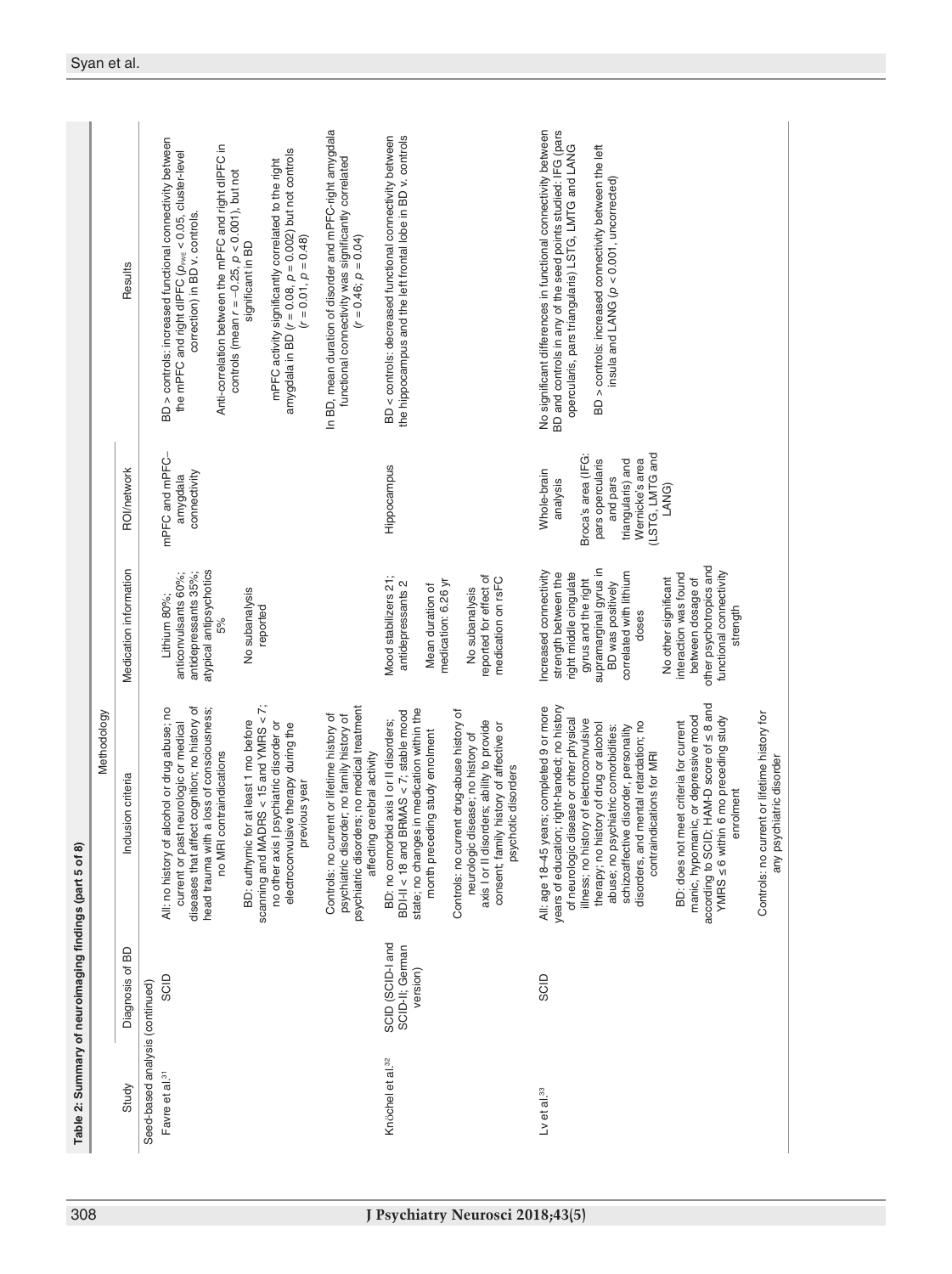|                                                                        | Table 2: Summary of neuroimaging findings (part 6 of 8)                                                       |                                                                                                                                                                                                                                                                                                                                                                                                                                                                                                                                                                                                                                 |                                                                                                                                                              |                                                           |                                                                                                                                                                                                                                                              |
|------------------------------------------------------------------------|---------------------------------------------------------------------------------------------------------------|---------------------------------------------------------------------------------------------------------------------------------------------------------------------------------------------------------------------------------------------------------------------------------------------------------------------------------------------------------------------------------------------------------------------------------------------------------------------------------------------------------------------------------------------------------------------------------------------------------------------------------|--------------------------------------------------------------------------------------------------------------------------------------------------------------|-----------------------------------------------------------|--------------------------------------------------------------------------------------------------------------------------------------------------------------------------------------------------------------------------------------------------------------|
|                                                                        |                                                                                                               | Methodology                                                                                                                                                                                                                                                                                                                                                                                                                                                                                                                                                                                                                     |                                                                                                                                                              |                                                           |                                                                                                                                                                                                                                                              |
| Study                                                                  | BD<br>Diagnosis of                                                                                            | Inclusion criteria                                                                                                                                                                                                                                                                                                                                                                                                                                                                                                                                                                                                              | Medication information                                                                                                                                       | ROI/network                                               | Results                                                                                                                                                                                                                                                      |
| Seed-based analysis (continued)<br>Magioncalda et<br>al. <sup>34</sup> | Mood Disorders,<br>Interview for<br>SCID axis II<br>personality<br>Structured<br>disorders<br>revised<br>MINI | injury with loss of consciousness > 5 min; no<br>no history of schizophrenia,<br>cognitive disorders; no history of severe or<br>pregnant or lactating; right-handed; no MRI<br>contraindications; no previous treatment<br>neurologic diseases; no history of head<br>decompensated somatic diseases or<br>current alcohol or substance abuse;<br>chemotherapy or brain radiotherapy<br>mental retardation, dementia, other<br>dependence; no history of abuse of<br>synthetic drug/new drug abuse; not<br>no history of alcohol or substance<br>with electroconvulsive therapy,<br>BD: HAM-D score of < 8,<br>All: age 18-60; | benzodiazepines 12;<br>antidepressants 11;<br>Mood stabilizers 35;<br>subanalysis for BD<br>antipsychotics 24;<br>unmedicated 1<br>No medication<br>reported | <b>dACC</b>                                               | Subgroup analysis yielded no significant results between<br>euthymic BD and controls                                                                                                                                                                         |
|                                                                        |                                                                                                               | Controls: no current or lifetime psychiatric<br>YMRS score of <8<br>history                                                                                                                                                                                                                                                                                                                                                                                                                                                                                                                                                     |                                                                                                                                                              |                                                           |                                                                                                                                                                                                                                                              |
| Oertel-Knöchel<br>et al. <sup>35</sup>                                 | SCID (SCID-I and<br>SCID-II; German<br>version)                                                               | state; no changes in medication within the<br>BDI-II < 18 and BRMAS < 7; stable mood<br>BD: no comorbid axis-I or II disorders;<br>month preceding study enrolment                                                                                                                                                                                                                                                                                                                                                                                                                                                              | Mood stabilizers 21;<br>antidepressants: 3<br>medication: 6.26 yr<br>Mean duration of                                                                        | superior frontal<br>gyrus, left IFG<br>Left middle/       | BD < controls: decreased functional connectivity of the left<br>middle/superior frontal gyrus and the bilateral medial frontal<br>gyrus (p < 0.001, cluster-level correction) in BD v. controls<br>gyrus and the left and right superior and middle temporal |
|                                                                        |                                                                                                               | family history of affective or<br>Controls: no current drug-abuse history of<br>axis I or II disorders; ability to provide<br>neurologic disease; no history of<br>psychotic disorders<br>consent and a                                                                                                                                                                                                                                                                                                                                                                                                                         | No effect of medication<br>on rsFC                                                                                                                           |                                                           | BD > controls: increased functional connectivity of the left<br>middle/superior frontal gyrus and the bilateral dorsal<br>cingulate cortex (p < 0.001, cluster-level correction)<br>in BD v. controls                                                        |
|                                                                        |                                                                                                               |                                                                                                                                                                                                                                                                                                                                                                                                                                                                                                                                                                                                                                 |                                                                                                                                                              |                                                           | BD < controls: decreased functional connectivity of the left<br>IFG and the left hippocampus (p < 0.001, cluster-level<br>correction)                                                                                                                        |
| Reinke et al. <sup>36</sup>                                            | SCID axis I<br>disorders                                                                                      | state; no changes in medication within the<br>BDI-II < 18 and BRMAS < 7; stable mood<br>BD: no comorbid axis-I or II disorders;<br>month preceding study enrolment                                                                                                                                                                                                                                                                                                                                                                                                                                                              | history not reported in<br>Specific medication<br>paper                                                                                                      | planum temporale<br>Auditory cortex:<br>Heschl's gyrus,   | bilateral Heschl's gyrus and the left middle temporal gyrus<br>BD < controls: decreased functional connectivity between<br>(BA 22) in BD relative to controls                                                                                                |
|                                                                        |                                                                                                               | Controls: no current drug-abuse history or<br>axis I or II disorders; ability to provide<br>neurologic disease; no history of                                                                                                                                                                                                                                                                                                                                                                                                                                                                                                   | relationships between<br>indices of medication<br>and results in resting<br>No significant                                                                   |                                                           | BD < controls: decreased functional connectivity between<br>the bilateral PT and the right superior and middle temporal<br>gyrus in BD relative to controls                                                                                                  |
|                                                                        |                                                                                                               | consent and a family history of affective or<br>psychotic disorders                                                                                                                                                                                                                                                                                                                                                                                                                                                                                                                                                             | state neuronal<br>activation                                                                                                                                 |                                                           | BD > controls: ncreased functional connectivity between<br>the PT and right inferior frontal/precentral gyrus and the<br>insula in BD relative to controls                                                                                                   |
| Rey et al. <sup>37</sup>                                               | DSM-IV TR<br>and MINI<br>criteria                                                                             | Controls: no history of neurologic illness; no<br>assessed by the MINI; not taking any drug<br>history of axis I psychiatric disorders as                                                                                                                                                                                                                                                                                                                                                                                                                                                                                       | Mood stabilizers 9;<br>antidepressants 6;<br>antipsychotics 7                                                                                                | sgACC (L/R), PCC,<br>mPFC, vIPFC (L/R)<br>Amygdala (L/R), | BD < controls: decreased functional connectivity between<br>the left sgACC and PCC                                                                                                                                                                           |
|                                                                        |                                                                                                               |                                                                                                                                                                                                                                                                                                                                                                                                                                                                                                                                                                                                                                 | psychostimulants 1<br>benzodiazepines 4;                                                                                                                     |                                                           | BD < controls: decreased functional connectivity between<br>the right sgACC and right vIPFC                                                                                                                                                                  |
|                                                                        |                                                                                                               |                                                                                                                                                                                                                                                                                                                                                                                                                                                                                                                                                                                                                                 | subanalysis reported<br>No medication                                                                                                                        |                                                           | BD > controls: increased functional connectivity between<br>the left and right sgACC in BD relative to controls                                                                                                                                              |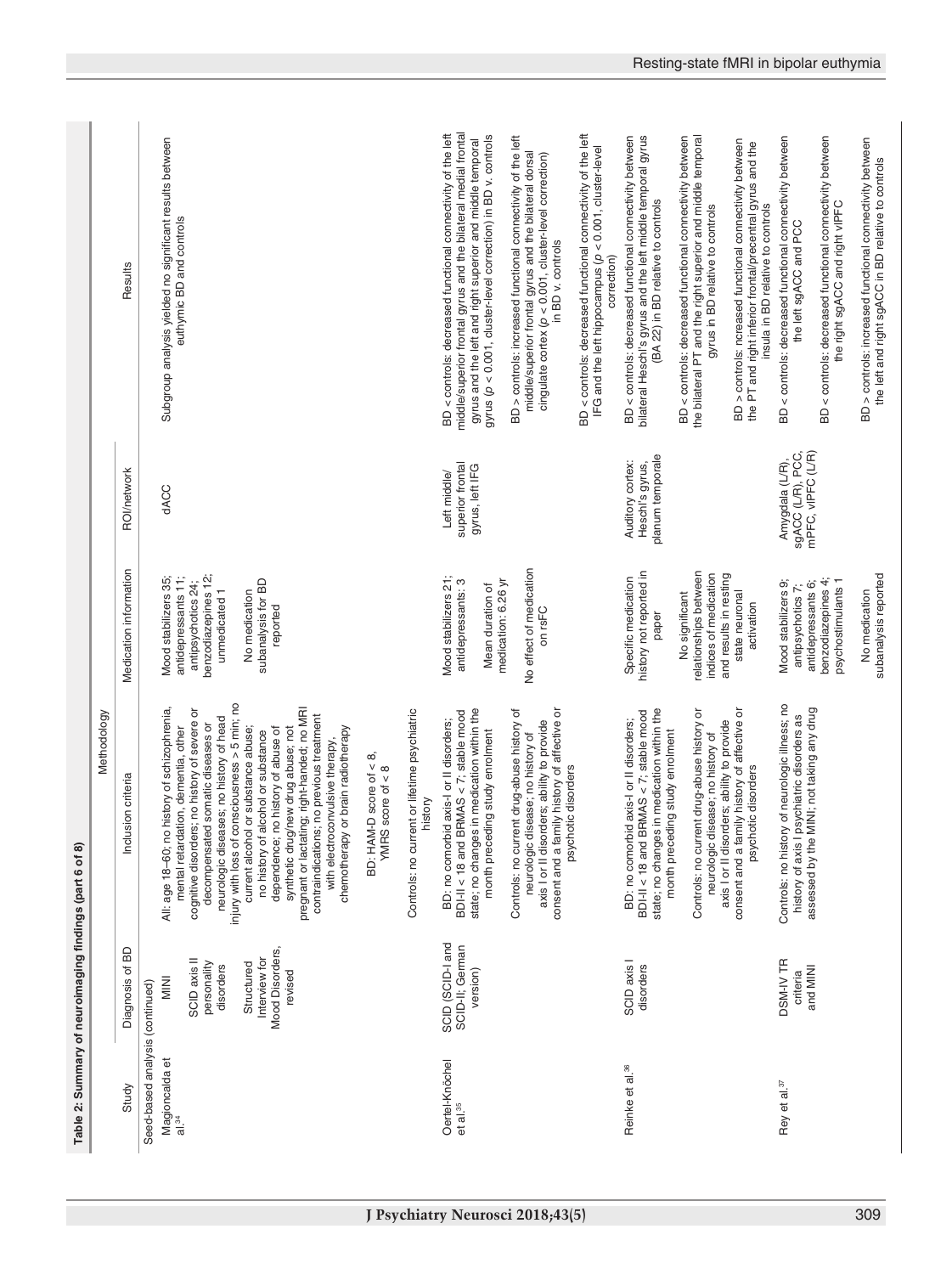|                                 |                          | Methodology                                                                                                                                                 |                                                                                                           |                                                    |                                                                                                                                                                                                                                                                           |
|---------------------------------|--------------------------|-------------------------------------------------------------------------------------------------------------------------------------------------------------|-----------------------------------------------------------------------------------------------------------|----------------------------------------------------|---------------------------------------------------------------------------------------------------------------------------------------------------------------------------------------------------------------------------------------------------------------------------|
| Study                           | 60<br>Diagnosis of       | Inclusion criteria                                                                                                                                          | Medication information                                                                                    | <b>ROI/network</b>                                 | Results                                                                                                                                                                                                                                                                   |
| Seed-based analysis (continued) |                          |                                                                                                                                                             |                                                                                                           |                                                    |                                                                                                                                                                                                                                                                           |
| Syan et al. <sup>38</sup>       | SCID axis I<br>disorders | All: no use of systemic hormonal treatment<br>within 3 mo of study enrolment; not                                                                           | anticonvulsants 15;<br>Lithium 3;                                                                         | ICA: DMN, FPN,<br><b>MPN</b>                       | BD > controls: increased functional connectivity between<br>the PCC and AG in BD v. controls                                                                                                                                                                              |
|                                 |                          | MRI; no history of head trauma resulting in<br>currently pregnant; no contraindication for<br>a loss of consciousness; no neurologic                        | antidepressants 12;<br>antipsychotics 16;<br>anxiolytics 6;                                               | SBA: PCC, dIPFC<br>amygdala (R/L)<br>(R/L, BA 46), | BD > controls: increased functional connectivity between<br>the right dIPFC and brainstem in BD v. controls                                                                                                                                                               |
|                                 |                          | disorders affecting cognition; no current or<br>recent (6 mo) alcohol drug abuse or<br>dependence; no unstable medical                                      | unmedicated 7<br>sleep aids 2;                                                                            |                                                    | No differences in functional connectivity between groups<br>within networks using ICA                                                                                                                                                                                     |
|                                 |                          | conditions                                                                                                                                                  | Subanalysis found no<br>effect of medication                                                              |                                                    | In the BD group only, PCC-AG coupling was positively                                                                                                                                                                                                                      |
|                                 |                          | psychotropic medications or mood state<br>BD: no current depressive, manic or<br>hypomanic episode; no changes in<br>mo before enrolment<br>within 2        | oad on rsFC analysis                                                                                      |                                                    | correlated with state anxiety ( $r = 0.39$ ; $p = 0.028$ )                                                                                                                                                                                                                |
|                                 |                          | Controls: no current or lifetime history of<br>psychiatric disorder                                                                                         |                                                                                                           |                                                    |                                                                                                                                                                                                                                                                           |
| Torrisi et al. <sup>39</sup>    | SCID                     | All: right-handedness; no neurologic illness;<br>no metal implants; no history of skull<br>head trauma with loss of<br>consciousness > 5 min<br>fracture or | antidepressants 75%;<br>Antipsychotics 15%;<br>(valproic acid 25%,<br>lamotrigine 20%)<br>anticonvulsants | Amygdala (L/R),<br>vIPFC (L/R)                     | liness duration, number of depressive or manic episodes or<br>amygdala and right vIPFC in BD v. controls; this pattern of<br>connectivity was not correlated with any clinical variables:<br>BD > controls: increased connectivity between the right<br>HAM-D/YMRS scores |
|                                 |                          | BD: no other current axis I psychiatric                                                                                                                     |                                                                                                           |                                                    |                                                                                                                                                                                                                                                                           |
|                                 |                          | disorder                                                                                                                                                    | Medication subanalysis<br>reported no significant                                                         |                                                    | No differences in whole-brain connectivity between BD and<br>controls in the primary somatosensory cortex (BA 1),                                                                                                                                                         |
|                                 |                          | psychiatric disorders (including substance<br>Controls: current or lifetime history of                                                                      | effect of medication on<br>observed results                                                               |                                                    | auditory cortex (BA 41,42) or primary visual cortex (BA17)                                                                                                                                                                                                                |
|                                 |                          | abuse); not taking medications for any<br>medical reasons                                                                                                   |                                                                                                           |                                                    | ACC mediated the effect in (Sobel test, $z = 7.88$ )                                                                                                                                                                                                                      |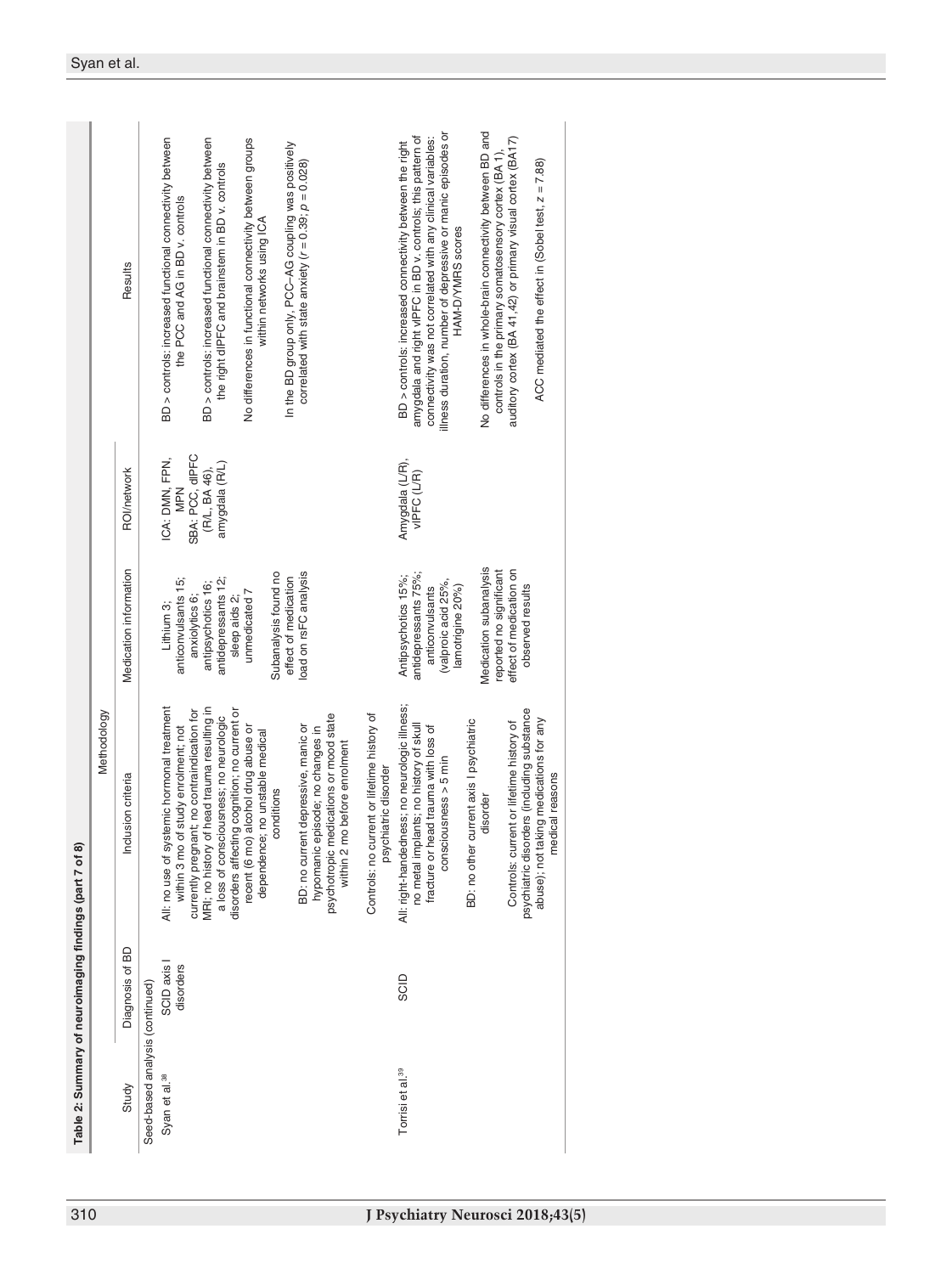|                           | Table 2: Summary of neuroimaging findings (part 8 of 8)                |                                                                                                                                            |                                                         |                                                                |                                                                                                                                                                                                                                                                                                                                                                                                                                                                                                                                                                                                                                                                                                                                                                                                                                                                                                                                                                                                                                                                                                                                                                                                                                                                                                                                                                                                                                                                                                                                                                                                                                                                                                                                                                                                                    |
|---------------------------|------------------------------------------------------------------------|--------------------------------------------------------------------------------------------------------------------------------------------|---------------------------------------------------------|----------------------------------------------------------------|--------------------------------------------------------------------------------------------------------------------------------------------------------------------------------------------------------------------------------------------------------------------------------------------------------------------------------------------------------------------------------------------------------------------------------------------------------------------------------------------------------------------------------------------------------------------------------------------------------------------------------------------------------------------------------------------------------------------------------------------------------------------------------------------------------------------------------------------------------------------------------------------------------------------------------------------------------------------------------------------------------------------------------------------------------------------------------------------------------------------------------------------------------------------------------------------------------------------------------------------------------------------------------------------------------------------------------------------------------------------------------------------------------------------------------------------------------------------------------------------------------------------------------------------------------------------------------------------------------------------------------------------------------------------------------------------------------------------------------------------------------------------------------------------------------------------|
|                           |                                                                        | Methodology                                                                                                                                |                                                         |                                                                |                                                                                                                                                                                                                                                                                                                                                                                                                                                                                                                                                                                                                                                                                                                                                                                                                                                                                                                                                                                                                                                                                                                                                                                                                                                                                                                                                                                                                                                                                                                                                                                                                                                                                                                                                                                                                    |
| Study                     | Diagnosis of BD                                                        | Inclusion criteria                                                                                                                         | Medication information                                  | ROI/network                                                    | Results                                                                                                                                                                                                                                                                                                                                                                                                                                                                                                                                                                                                                                                                                                                                                                                                                                                                                                                                                                                                                                                                                                                                                                                                                                                                                                                                                                                                                                                                                                                                                                                                                                                                                                                                                                                                            |
|                           |                                                                        | Absolute and fractional amplitude of low-frequency fluctuations                                                                            |                                                         |                                                                |                                                                                                                                                                                                                                                                                                                                                                                                                                                                                                                                                                                                                                                                                                                                                                                                                                                                                                                                                                                                                                                                                                                                                                                                                                                                                                                                                                                                                                                                                                                                                                                                                                                                                                                                                                                                                    |
| Lui et al. <sup>40</sup>  | SCID                                                                   | negative urine drug screen<br>for common drugs of abuse on the day of<br>All: no history of significant neurologic or<br>systemic illness; | Mood stabilizers 38;<br>chlorpromazine<br>mean $\pm$ SD | differences in ALFF<br>Regions displaying<br>were used as seed | BD < controls: decrease ALFF in the left OFC and left ACC<br>in BD relative to controls                                                                                                                                                                                                                                                                                                                                                                                                                                                                                                                                                                                                                                                                                                                                                                                                                                                                                                                                                                                                                                                                                                                                                                                                                                                                                                                                                                                                                                                                                                                                                                                                                                                                                                                            |
|                           |                                                                        | testing; no diagnosis of substance abuse in<br>the prior 30 d, or substance dependence in                                                  | equivalent daily dose<br>$236 \pm 249$                  | points in a whole-<br>brain functional                         | BD > controls: increased functional connectivity between<br>the right thalamus and the left insula, left pre- and                                                                                                                                                                                                                                                                                                                                                                                                                                                                                                                                                                                                                                                                                                                                                                                                                                                                                                                                                                                                                                                                                                                                                                                                                                                                                                                                                                                                                                                                                                                                                                                                                                                                                                  |
|                           |                                                                        | no head translation or rotation movement<br>the prior 6 mo; not currently pregnant;<br>during scanning $> 1.5$ mm                          | Correlational analysis<br>of MRI data and               | connectivity<br>analysis                                       | bilateral cuneus; the left ACC and left precuneus ( $p < 0.05$ ,<br>postcentral gyri and right SFG; the right thalamus and the<br>AlphaSim to correct for multiple comparisons)                                                                                                                                                                                                                                                                                                                                                                                                                                                                                                                                                                                                                                                                                                                                                                                                                                                                                                                                                                                                                                                                                                                                                                                                                                                                                                                                                                                                                                                                                                                                                                                                                                    |
|                           |                                                                        | axis I psychiatric disorders<br>and not taking psychoactive medications<br>Controls: free of                                               | medication was not<br>significant                       |                                                                | in BD v.controls                                                                                                                                                                                                                                                                                                                                                                                                                                                                                                                                                                                                                                                                                                                                                                                                                                                                                                                                                                                                                                                                                                                                                                                                                                                                                                                                                                                                                                                                                                                                                                                                                                                                                                                                                                                                   |
|                           |                                                                        | BD: clinically stable for 1 mo before study<br>participation; stable medication for<br>treatment for 1 mo before testing                   |                                                         |                                                                |                                                                                                                                                                                                                                                                                                                                                                                                                                                                                                                                                                                                                                                                                                                                                                                                                                                                                                                                                                                                                                                                                                                                                                                                                                                                                                                                                                                                                                                                                                                                                                                                                                                                                                                                                                                                                    |
| Meda et al. <sup>41</sup> | Chart review and<br>SCID (SCID I/P)                                    | BD: all participants were stable for at least<br>1 mo before scanning and on stable                                                        | history 4; medication-<br>Unknown medication            | ≸                                                              | BD < controls: BD displayed decreased power in the medial<br>frontal gyrus and ACC (slow-5)                                                                                                                                                                                                                                                                                                                                                                                                                                                                                                                                                                                                                                                                                                                                                                                                                                                                                                                                                                                                                                                                                                                                                                                                                                                                                                                                                                                                                                                                                                                                                                                                                                                                                                                        |
|                           |                                                                        | medications                                                                                                                                | 14; antipsychotics 124;<br>naive 8; not medicated       |                                                                | BD > controls: BD displayed increased power in the inferior/                                                                                                                                                                                                                                                                                                                                                                                                                                                                                                                                                                                                                                                                                                                                                                                                                                                                                                                                                                                                                                                                                                                                                                                                                                                                                                                                                                                                                                                                                                                                                                                                                                                                                                                                                       |
|                           |                                                                        |                                                                                                                                            | mood stabilizer 122;<br>antidepressant 82;              |                                                                | middle temporal gyrus, uncus and parahippocampus relative<br>to controls (slow-4)                                                                                                                                                                                                                                                                                                                                                                                                                                                                                                                                                                                                                                                                                                                                                                                                                                                                                                                                                                                                                                                                                                                                                                                                                                                                                                                                                                                                                                                                                                                                                                                                                                                                                                                                  |
|                           |                                                                        |                                                                                                                                            | anticholinergic 15;<br>anxiolytic 55;                   |                                                                | BD < controls: reduced power was seen in the pre- and                                                                                                                                                                                                                                                                                                                                                                                                                                                                                                                                                                                                                                                                                                                                                                                                                                                                                                                                                                                                                                                                                                                                                                                                                                                                                                                                                                                                                                                                                                                                                                                                                                                                                                                                                              |
|                           |                                                                        |                                                                                                                                            | miscellaneous 5<br>stimulants 18;                       |                                                                | post-central gyri in BD v. controls                                                                                                                                                                                                                                                                                                                                                                                                                                                                                                                                                                                                                                                                                                                                                                                                                                                                                                                                                                                                                                                                                                                                                                                                                                                                                                                                                                                                                                                                                                                                                                                                                                                                                                                                                                                |
|                           |                                                                        |                                                                                                                                            | Medication subanalysis                                  |                                                                |                                                                                                                                                                                                                                                                                                                                                                                                                                                                                                                                                                                                                                                                                                                                                                                                                                                                                                                                                                                                                                                                                                                                                                                                                                                                                                                                                                                                                                                                                                                                                                                                                                                                                                                                                                                                                    |
|                           |                                                                        |                                                                                                                                            | results: no significant                                 |                                                                |                                                                                                                                                                                                                                                                                                                                                                                                                                                                                                                                                                                                                                                                                                                                                                                                                                                                                                                                                                                                                                                                                                                                                                                                                                                                                                                                                                                                                                                                                                                                                                                                                                                                                                                                                                                                                    |
|                           |                                                                        |                                                                                                                                            | chlorpromazine<br>effects of                            |                                                                |                                                                                                                                                                                                                                                                                                                                                                                                                                                                                                                                                                                                                                                                                                                                                                                                                                                                                                                                                                                                                                                                                                                                                                                                                                                                                                                                                                                                                                                                                                                                                                                                                                                                                                                                                                                                                    |
|                           |                                                                        |                                                                                                                                            | equivalents were noted<br>in ALFF/fALFF; no             |                                                                |                                                                                                                                                                                                                                                                                                                                                                                                                                                                                                                                                                                                                                                                                                                                                                                                                                                                                                                                                                                                                                                                                                                                                                                                                                                                                                                                                                                                                                                                                                                                                                                                                                                                                                                                                                                                                    |
|                           |                                                                        |                                                                                                                                            | doses for slow-5 and<br>effect of medication            |                                                                |                                                                                                                                                                                                                                                                                                                                                                                                                                                                                                                                                                                                                                                                                                                                                                                                                                                                                                                                                                                                                                                                                                                                                                                                                                                                                                                                                                                                                                                                                                                                                                                                                                                                                                                                                                                                                    |
|                           |                                                                        |                                                                                                                                            | slow-4; minimal effects                                 |                                                                |                                                                                                                                                                                                                                                                                                                                                                                                                                                                                                                                                                                                                                                                                                                                                                                                                                                                                                                                                                                                                                                                                                                                                                                                                                                                                                                                                                                                                                                                                                                                                                                                                                                                                                                                                                                                                    |
|                           |                                                                        |                                                                                                                                            | were present with<br>antipsychotics on                  |                                                                |                                                                                                                                                                                                                                                                                                                                                                                                                                                                                                                                                                                                                                                                                                                                                                                                                                                                                                                                                                                                                                                                                                                                                                                                                                                                                                                                                                                                                                                                                                                                                                                                                                                                                                                                                                                                                    |
|                           |                                                                        |                                                                                                                                            | slow-4 (reduced ALFF                                    |                                                                |                                                                                                                                                                                                                                                                                                                                                                                                                                                                                                                                                                                                                                                                                                                                                                                                                                                                                                                                                                                                                                                                                                                                                                                                                                                                                                                                                                                                                                                                                                                                                                                                                                                                                                                                                                                                                    |
|                           |                                                                        |                                                                                                                                            | in the lingual/precuneus<br>region)                     |                                                                |                                                                                                                                                                                                                                                                                                                                                                                                                                                                                                                                                                                                                                                                                                                                                                                                                                                                                                                                                                                                                                                                                                                                                                                                                                                                                                                                                                                                                                                                                                                                                                                                                                                                                                                                                                                                                    |
| Mania Rating Scale.       | posterior cingulate cortex; pDMN = posterior default mode network; PFC |                                                                                                                                            |                                                         |                                                                | : = prefrontal cortex; PLN = frontotemporal/paralimbic network; PN = parietal network; PT = planum temporale; R = right; rGBC = restricted global brain connectivity;<br>anterior cingulate cortex; DAN = dorsal attention network; DERS = Difficulty in Emotional Regulation Scale; dIPFC = dorsolateral prefrontal cortex; DMN = default mode network; DSM-IV-TR = <i>Diagnostic and Statistical Manual</i><br>MINI – Mini International Neuropsychiatric Interview, MN = motor network; mPFC = medial prefrontal cortex; MPN = mesoparalimbic network; MRI = magnetic resonance imaging; NA = not available; OFC = orbtofrontal cortex; PCC<br>ROI = region of interest; rsFC = resting-state functional connectivity; SCID = Structured Clinical Interview for DSM-IV, SCID-NP = Structured Clinical Interview for DSM-IV, non-patient version; SD = standard deviation; SFG<br>aDMN = anterior default mode network; ACC = anterior cingulate cortex; AG = angular gyrus; ALFF = amplitude of low-frequency fluctuations; ARN = auditory-related network; AUD = auditory network; BD = bipolar disorder; BDI<br>Disorders, text revision; ECN = executive control network; fALFF = fractional amplitude of low-frequency fuctuations; FDR = false discovery rate; FON = fronto-occipital network; FPN = frontoparietal network; FWE = family-w<br>frontal gyrus; sgACC = subgenual anterior cingulate cortex; SMN = sensorimotor network; SN = salience network; SN = social salience network; TIN = temporo-insular network; vACC = ventral anterior cingulate cortex; vIPFC<br>HAM-D = Hamilton Depression Rating Scale; ICA = independent component analysis; IFG = inteirior frontal gynus; IQ = intelligence quotient; L = left; LANG = left angular gynus; LGN = lateral genicuate nucleus; LMTG = left |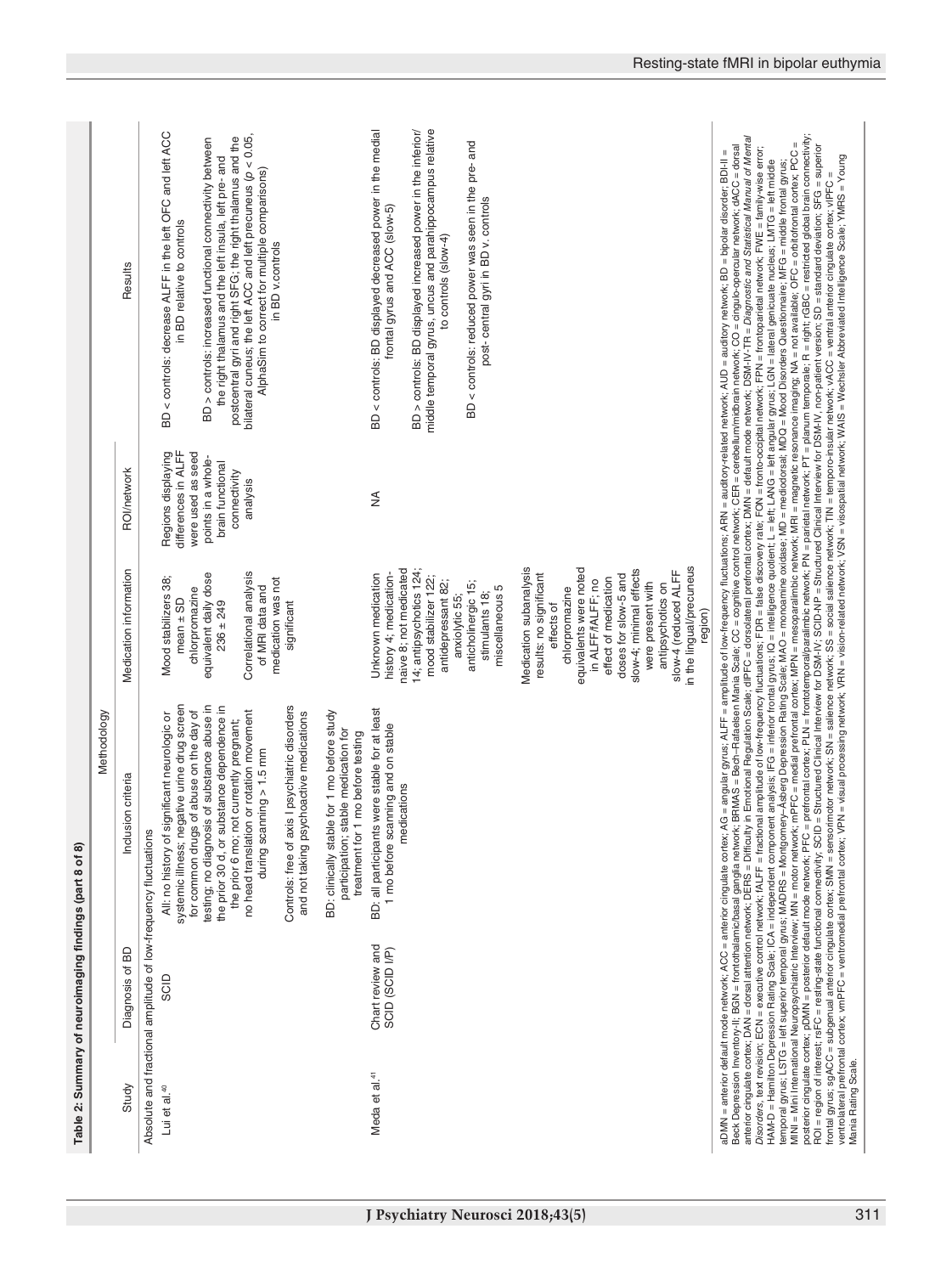| Study                          | <b>DMN</b> | <b>FPN</b>   | SN        | <b>MPN</b> | <b>TIN</b> | CO   | CER       | <b>DAN</b> | <b>BGN</b> | <b>SMN</b> | <b>PLN</b> | <b>FON</b> | Prec.     | vmPFC     | <b>VPN</b> | MN        | <b>ECN</b> |
|--------------------------------|------------|--------------|-----------|------------|------------|------|-----------|------------|------------|------------|------------|------------|-----------|-----------|------------|-----------|------------|
| Brady et<br>al. <sup>21</sup>  | Hypo       |              |           |            |            |      |           | Hypo       |            |            |            |            |           |           |            |           |            |
| Das et<br>al. <sup>22</sup>    | <b>NS</b>  | <b>NS</b>    | <b>NS</b> |            |            |      |           |            |            |            |            |            | <b>NS</b> | <b>NS</b> |            |           |            |
| Khadka et<br>al. <sup>24</sup> | Hypo       |              |           | Hyper      |            |      | <b>NS</b> | —          | Hypo       | Hyper      | <b>NS</b>  | Hypo       |           |           |            |           |            |
| Lois et<br>al. <sup>25</sup>   | <b>NS</b>  | <b>NS</b>    | <b>NS</b> | <b>NS</b>  |            |      |           |            |            |            |            |            |           |           |            |           |            |
| Mamah et<br>al. <sup>26</sup>  | <b>NS</b>  | <b>NS</b>    | <b>NS</b> |            |            | Hypo | <b>NS</b> |            |            |            |            |            |           |           |            |           |            |
| Rashid et<br>al. <sup>20</sup> | <b>NS</b>  | <b>NS</b>    |           |            |            |      |           |            |            |            |            |            |           |           |            |           |            |
| Syan et<br>$al.^{38}$          | <b>NS</b>  | <b>NS</b>    | —         | <b>NS</b>  |            |      |           |            |            |            |            |            |           |           |            |           |            |
| Yip et al. <sup>27</sup>       | <b>NS</b>  | <b>NS</b>    | <b>NS</b> | —          | Hyper      |      |           |            |            |            |            |            |           |           | <b>NS</b>  | <b>NS</b> | <b>NS</b>  |
| Du et al. <sup>23</sup>        |            | Used GIG-ICA |           |            |            |      |           |            |            |            |            |            |           |           |            |           |            |

BGN = frontothalamic/basal ganglia network; CER = cerebellum/midbrain network; CO = cingulo-opercular; DAN = dorsal attention network; DMN = default mode network; ECN = executive network; FON = fronto-occipital network; FPN = frontoparietal network; GIG-ICA = guided independent component analysis; hyper = hyperconnectivity; hypo = hypoconnectivity; MN = motor network; MPN = mesoparalimbic network; NS = not significant; PLN = frontotemporal/paralimbic network; prec = precuneus network; SMN = sensorimotor network; SN = salience network; TIN = temporoinsular network; vmPFC = ventromedial prefrontal cortex network; VPN = visual processing network.

## **Discussion**

Investigating rsFC during interepisodic periods of bipolar disorder may contribute to our understanding of the neurobiology of bipolar disorder; common patterns of rsFC may highlight regions implicated in its pathophysiology, and/or markers of bipolar euthymia. In this systematic review of the literature, we found that studies using ICA to examine the functional connectivity of the DMN, FPN and SN largely showed that patterns of functional connectivity were not distinguishable between patients with bipolar disorder and controls. Notably, the 2 studies $24,50$  (of the 8 investigated) that reported hypoconnectivity between nodes of the DMN in patients with bipolar disorder relative to controls included only people with a positive history of psychosis. Therefore, the reported hypoconnectivity of the DMN may reflect a positive history of psychosis. Aberrant patterns of DMN connectivity are well-documented in bipolar mania and in schizophrenia during task-based and resting-state fMRI,<sup>57</sup> and in acute mood states of bipolar disorder (for review<sup>8</sup>). Modulation of DMN connectivity with antipsychotic medication has also been reported.<sup>58</sup> The DMN is central to spontaneous cognition, self-referential processing and emotional regulation.11,59 The absence of aberrant connectivity in DMN functional connectivity found in most studies of euthymic participants with bipolar disorder may reflect a normalization of DMN activity between acute mood episodes. Psychotic symptoms may alter the integrity of the DMN and lead to persistent hypoactivation, even during periods of euthymia. Despite the common presence of subjective cognitive impairment in people with bipolar disorder, our review suggests that FPN and SN functional connectivity are largely similar between people with bipolar disorder and controls. Therefore, stability of the DMN, FPN and SN shown in ICA may reflect stabilization of the RSN and a state of remission in bipolar disorder.

Contrary to the results from ICA, studies that used SBA found hyper-/hypoactivation of important regions of the DMN and FPN such as the mPFC, PCC and dlPFC. These regions are central to emotional regulation, self-referential processing and executive functioning,<sup>11,59</sup> deficits in all of which are reported during euthymic periods of bipolar disorder.<sup>6</sup> Because SBA largely investigates functional connectivity between distinct regions of the brain (seed points) and other voxels in the brain (seed–voxel) or other brain regions (ROI–ROI), this technique may be more useful at capturing smaller-scale changes in rsFC, such as those between brain regions. Smaller-scale/seed-based changes in rsFC may also be more susceptible to the influence of patient characteristics. In this respect, heterogeneity in the patient populations may contribute to the differences in functional connectivity reported with SBA. Although each patient group included in this review comprised euthymic samples, differences in psychotropic medication use, illness duration, history of psychiatric comorbidities and severity of subthreshold symptoms might have influenced the results. These factors should be carefully considered when interpreting functional connectivity results both from individual studies and in the framework of this review. With respect to SBA, we postulate that aberrant patterns of DMN functional connectivity may reflect a neural correlate of subthreshold symptoms or differences in psychiatric comorbidities or medication use; sustained patterns of rsFC present in bipolar euthymia that may contribute to its trait-based pathology; and/or a compensatory mechanism to maintain a state of euthymia.

The MPN and its primary seed point, the amygdala, play an important role in emotional regulation,<sup>7</sup> and this network has largely been implicated in the pathophysiology of bipolar disorder.<sup>1,7,9</sup> However, results from ICA studies in bipolar disorder euthymia are conflicting: 2 of 4 studies reported no difference in rsFC of the MPN,<sup>25,38</sup> and 2 studies reported hyperconnectivity of nodes of the MPN/TIN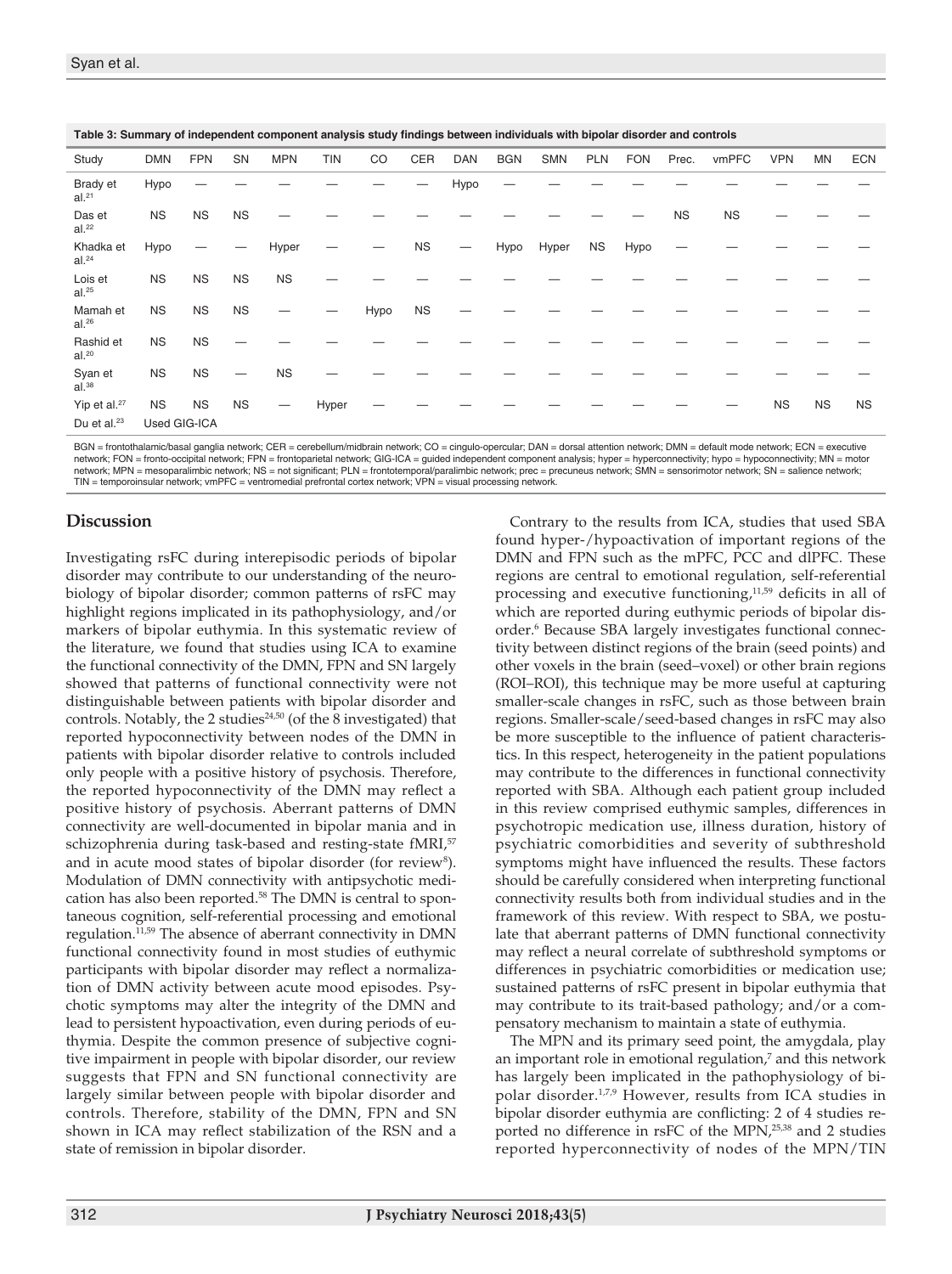(1 study in an antipsychotic-naive population $27$  and the other in people with a positive history of psychosis<sup>24</sup>). The functional connectivity of the amygdala, a central node of the limbic network, was explored in 5 studies using SBA,<sup>21,28,37-39</sup> also yielding mixed results, with 2 reporting no differences between patients with bipolar disorder and controls and 3 reporting hyperconnectivity between the amygdala and the vlPFC, mPFC and somatosensory association cortex and decoupling with the dlPFC. As mentioned above, heterogeneity in variables associated with the patient population (illness history, number of episodes, psychotropic medication use) may help to explain these differences in functional connectivity.

Numerous studies have investigated the role of the cingulate cortex in emotional regulation and in both dorsal and ventral streams of cognition.3,9,52,60 The cingulate cortex is split into many anatomic and functional regions, each of which makes a unique contribution to emotional regulation, cognition and the trait-based pathology of various psychiatric illnesses.<sup>3,9,52,60</sup> Studies included in this review highlighted patterns of altered functional connectivity in 5 key subregions of the cingulate cortex: the PCC, sgACC, vACC, pACC and in 1 instance the entire ACC. Studies using ALFF further highlight aberrance in rsFC in the left ACC in people with bipolar disorder.<sup>40,41</sup> Functional coupling of specific nodes of the cingulate cortex in people with bipolar disorder relative to controls may reflect trait-based pathology of bipolar disorder that highlights compensatory neural activity responsible for maintaining a state of remission and/or an increased vulnerability to acute mood states associated with bipolar disorder.

#### *Limitations*

An important limitation of these findings is related to certain aspects inherent in the rsFC technique. First, rsFC provides an indirect measure of neuronal activity at an ultralow frequency, typically ranging from 0.01 to 0.10 Hz.<sup>61</sup> Therefore, findings from rsFC studies must be interpreted within this framework. Moreover, commonly used rsFC techniques (SBA, ICA, ALFF, ReHo) rely on the oversimplification that BOLD activation is static through the scanning paradigm. $62,63$ An exception to this is a dynamic causal modelling or slidingwindow approach.<sup>17</sup> Further, participants are told at the beginning of many resting-state scanning paradigms to keep their eyes open, fixed on a fixation cross/point, and to try not to think of anything in particular. However, many studies do not use objective measures such as simultaneous electroencephalograms or eye tracking to confirm this.<sup>62,63</sup> Also, although participants are often advised to keep a "clear mind" throughout the session, we do not know if they are able to do this. Additionally, it is important to consider that SBAs are limited by the location and size of the ROI used across participants. Although most studies included preprocessing steps such as normalization and segmentation to mitigate these effects, they should still be carefully considered as a potential limitation of SBA studies.<sup>23</sup>

To achieve a sustained period of clinical stability, most people with bipolar disorder need to be managed pharmacologically on a mood-stabilizing regimen, so studies involving euthymic participants typically recruit people on medications.9 Psychotropic medications may, indeed, exert an influence on brain regions involved in the pathophysiology of bipolar disorder and, in turn, influence functional connectivity. In this capacity, the effects of psychotropic medications, beyond their role in contributing to a state of euthymia, are still a common limitation of neuroimaging research on bipolar euthymia. Many studies investigating rsFC in bipolar disorder, including our previous work, have tried to assess this effect and have ruled out the influence of medication.21,25,28,30,33,35,36,38,39,50,64 Unfortunately, previous studies have not been designed — nor were they likely powered — to test the real influence of psychotropics on rsFC in people with bipolar disorder. We encourage authors to report complete medication histories and conduct subanalyses of the effect of medication on rsFC, so that we can better understand the effects of psychotropic medication on rsFC. More importantly, we also encourage future studies that are specifically designed to investigate the potential effects of psychotropic medications on rsFC.

Patient characteristics such as body mass index (BMI), subthreshold mood/anxiety symptoms and lifetime history of psychosis may also be associated with certain discrepancies between available studies.30,65,66 Many studies did not report psychosis history, nor did they conduct subanalyses to assess the potential influence of psychosis on rsFC in their sample. Notably, BMI is known to affect brain structure in people with bipolar disorder,<sup>65</sup> but the effect of BMI on rsFC in bipolar disorder is largely unknown; future studies are warranted. Another important knowledge gap is the degree to which the presence of subclinical/subthreshold symptoms may affect rsFC.6 We encourage future studies to provide a detailed report on the scores of clinical measures to allow findings to be interpreted in the framework of clinical characteristics experienced by the specific study populations.

This systematic review also highlighted the lack of rsFC research on sex, menstrual cycle phase or menstrual cycle disorders in studies that investigated women of reproductive age. This may be important for numerous reasons: the clinical course of bipolar disorder has been shown to progress differently in men and women, $67$  with women reporting greater symptoms of depression and more lability in mood resulting from hormonal fluctuations;<sup>68,69</sup> and an increasing body of literature that has found women with bipolar disorder report higher rates of premenstrual syndrome and premenstrual dysphoric disorder (PMDD) than controls.<sup>70-73</sup> Further, these differences also extend to brain structure and function: a recently published study found differences in cortical thickness, rsFC and the volume of the caudate nucleus in women with bipolar disorder and comorbid PMDD compared with women who have bipolar disorder without a comorbid diagnosis of PMDD.<sup>74</sup> We encourage researchers to explore these themes, because it would help to create a more diverse body of literature on rsFC in patients with bipolar disorder. Moreover, we encourage researchers to control for or at least include the presence of PMDD in women with bipolar disorder in their analysis models. This can be accomplished by conducting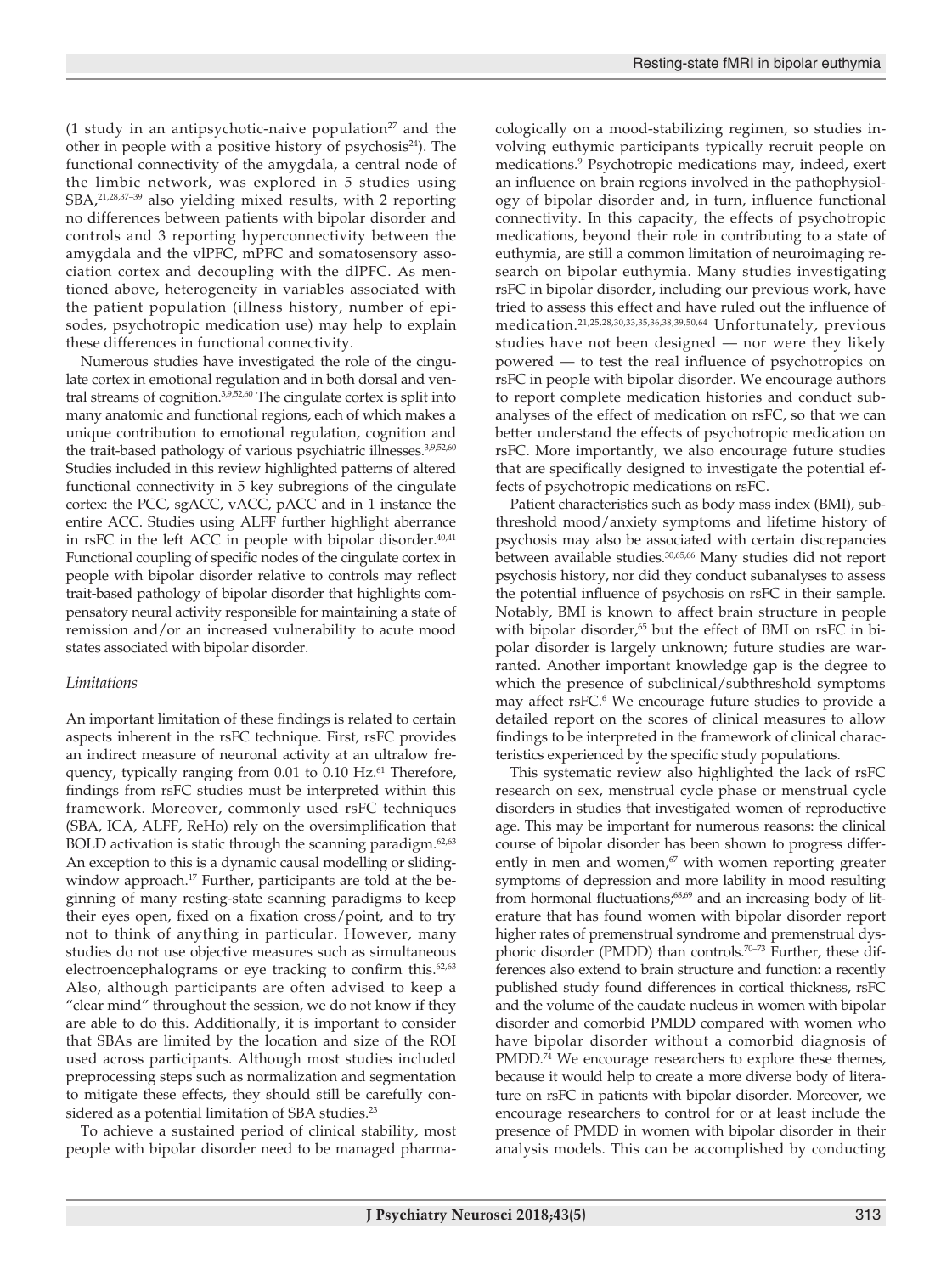scans in the mid-follicular menstrual phase (days 5–10 of the menstrual cycle) to ensure that patterns of functional connectivity associated with bipolar disorder are not confounded by those associated with the PMDD symptoms that occur in the symptomatic late luteal phase. This is especially important given the high prevalence of PMDD in women with bipolar disorder, as well as differences in brain structure and function observed in euthymic women with bipolar disorder and comorbid PMDD relative to those without PMDD.74

This study provided a concise review of the rsFC literature in bipolar euthymia, but it is not without limitations. A major limitation was the considerable heterogeneity in analytical approaches used in the included studies. In studies using SBA in particular, the ROIs used were quite diverse, making it difficult to compare results between studies. Further, the size and location of ROIs also varied among studies and may have contributed to the diversity of the results. For this reason, we were unable to conduct a meta-analysis. These challenges will likely be mitigated as research in the field increases; with the accumulation of more RSN studies using an ICA approach, meta-analyses will become possible. With reference to ROIbased analysis, we encourage future studies to investigate the rsFC in bipolar disorder using well-established and validated neuroimaging atlases, such as those available with the FreeSurfer Toolbox. If researchers are manually creating their ROIs, we encourage them to always share the brain imaging coordinates and granular methodological details of their creation of ROIs. Finally, we excluded studies on pediatric bipolar disorder. As a result, this review encapsulates the literature on a distinct phase of bipolar disorder in adults and although it contributes to providing an overview of bipolar remission, it cannot be generalized to younger populations.

## **Conclusion**

Neuroimaging studies may help to inform neurobiological models of bipolar disorder by highlighting aberrant functional networks associated with its pathophysiology. Current models of bipolar disorder postulate that its pathophysiology is more likely associated with larger-scale changes in structural and functional networks, rather than with abnormalities in the structure or function of individual brain areas.<sup>1,9,55,75</sup> In bipolar disorder, aberrant structural and functional connectivity in pathways involved in emotional and cognitive processing are hypothesized to arise from a loss of top-down prefrontal modulation of limbic circuitry and the dysregulation of at least 2 interdependent networks responsible for mediating emotional regulation: the lateral prefrontal cortical system (originating in the vlPFC, including the dlPFC, dorsal anterior cingulate cortex and hippocampus); and the medial prefrontal cortical system (originating in the vmPFC, including the insula, amygdala, ventral striatum and vACC). It has been hypothesized that an imbalance between these 2 neural streams may lead to the onset of affective episodes and clinical symptoms experienced in bipolar disorder.<sup>1,9,55,75</sup>

Stability of the DMN, FPN and SN was a consistent finding in ICA studies, with the exception of studies whose entire sample endorsed a positive history of psychosis, which may reflect patterns of connectivity similar to those seen during bipolar mania or schizophrenia. We postulate that the stability of resting-state networks may be a neural correlate of a state of clinical remission in bipolar disorder, whereas history of psychosis may be reflected in instability of the DMN, which seems to persist in remission. Results from SBA studies were significantly more diverse, owing at least in part to heterogeneity in patient populations and localization of ROIs. Changes in rsFC between neural regions central to the pathophysiology of bipolar disorder such as the amygdala, prefrontal cortex and cingulate cortex may reflect a neural correlate of subthreshold symptoms experienced during bipolar disorder euthymia; a compensatory mechanism of neural activity that is underlying the stability of RSN using ICA; and/or a reflection of the trait-based pathophysiology of bipolar disorder.

**Acknowledgements:** This research was supported by the Ontario Mental Health Foundation (Type-A Grant, B. Frey) and from J.P. Bickell Foundation (Medical Research Grant, B. Frey).

**Affiliations:** From the MiNDS Neuroscience Graduate Program, McMaster University (Syan, Frey, Kapczinski, Hall, Minuzzi); the Women's Health Concerns Clinic (Syan, Frey, Remtulla, Minuzzi); the Mood Disorders Program, St. Joseph's Healthcare (Frey, Kapczinski, Minuzzi); the Department of Psychiatry and Behavioural Neurosciences, McMaster University (Smith, Frey, Kapczinski, Minuzzi, Smith); and the Department of Psychology, Neuroscience and Behaviour, McMaster University (Hall), Hamilton, Ontario, Canada.

**Competing interests:** L. Minuzzi declares an Alternative Funding Plan Innovations Award and grants from the Brain & Behavioral Foundation, the Canadian Institutes of Health Research, the Hamilton Health Sciences Foundation and the Ontario Brain Institute. He has received speaker fees from Bristol-Myers Squibb, Lundbeck, Sunovion Pharmaceuticals, the Canadian Psychiatric Association and the Canadian Network for Mood and Anxiety Treatments. No other authors declare competing interests.

**Contributors:** S. Syan, B. Frey and L. Minuzzi designed the study. S. Syan, M. Smith and R. Remtulla acquired the data, which S. Syan, M. Smith, B. Frey, F. Kapczinski, G. Hall and L. Minuzzi analyzed. S. Syan, M. Smith, B. Frey and L. Minuzzi wrote the article, which all authors reviewed. All authors approved the final version to be published and can certify that no other individuals not listed as authors have made substantial contributions to the paper.

## **References**

- Strakowski SM, Adler CM, Almeida J, et al. The functional neuroanatomy of bipolar disorder: a consensus model. *Bipolar Disord* 2012; 14:313-25.
- 2. Green MJ, Cahill CM, Malhi GS. The cognitive and neurophysiological basis of emotion dysregulation in bipolar disorder. *J Affect Disord* 2007; 103:29-42.
- 3. Wessa M, Kanske P, Linke J. Bipolar disorder: a neural network perspective on a disorder of emotion and motivation. *Restor Neurol Neurosci* 2014;32:51-62.
- 4. Ferrari AJ, Stockings E, Khoo J-P, et al. The prevalence and burden of bipolar disorder: findings from the Global Burden of Disease Study 2013. *Bipolar Disord* 2016;18:440-50.
- 5. Merikangas KR, Jin R, He J-P, et al. Prevalence and correlates of bipolar spectrum disorder in the World Mental Health Survey Initiative. *Arch Gen Psychiatry* 2011;68:241-51.
- 6. Olley A, Malhi GS, Mitchell PB, et al. When euthymia is just not good enough. *J Nerv Ment Dis* 2005;193:323-30.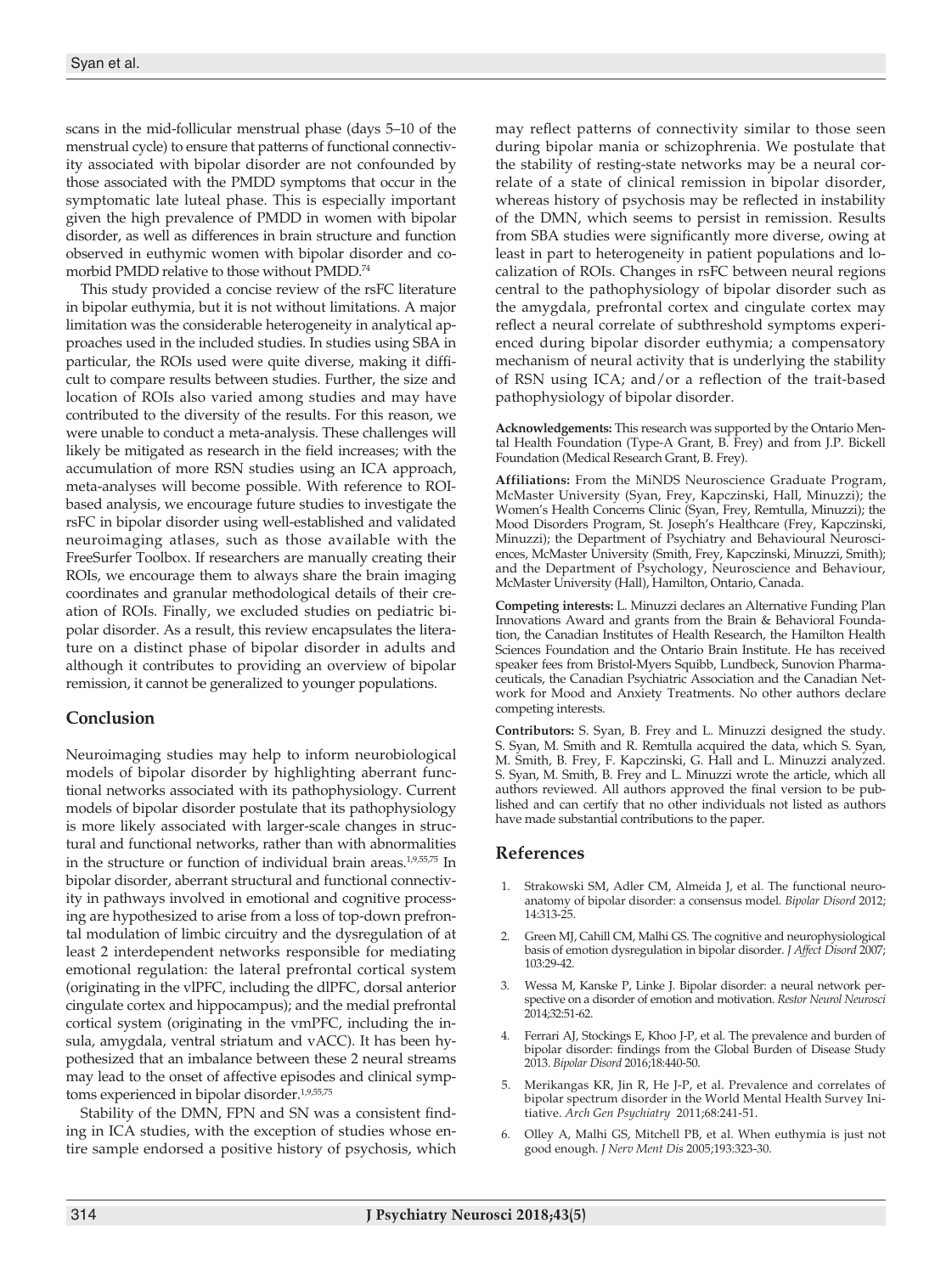- Townsend J, Altshuler LL. Emotion processing and regulation in bipolar disorder: a review. *Bipolar Disord* 2012;14:326-39.
- 8. Vargas C, López-Jaramillo C, Vieta E. A systematic literature review of resting state network—functional MRI in bipolar disorder. *J Affect Disord* 2013;150:727-35.
- Phillips ML, Swartz HA. A critical appraisal of neuroimaging studies of bipolar disorder: toward a new conceptualization of underlying neural circuitry and a road map for future research. *Am J Psychiatry* 2014;171:829-43.
- 10. Phillips ML, Vieta E. Identifying functional neuroimaging biomarkers of bipolar disorder: toward DSM-V. *Schizophr Bull* 2007; 33:893-904.
- 11. Fox MD, Raichle ME. Spontaneous fluctuations in brain activity observed with functional magnetic resonance imaging. *Nat Rev Neurosci* 2007;8:700-11.
- 12. Calhoun VD, Liu J, Adalı T. A review of group ICA for fMRI data and ICA for joint inference of imaging, genetic, and ERP data. *Neuroimage* 2009;45:S163-72.
- 13. Whitfield-Gabrieli S, Nieto-Castanon A. Conn: a functional connectivity toolbox for correlated and anticorrelated brain networks. *Brain Connect* 2012;2:125-41.
- 14. Zang Y, Jiang T, Lu Y, et al. Regional homogeneity approach to fMRI data analysis. *Neuroimage* 2004;22:394-400.
- 15. Zou Q-H, Zhu C-Z, Yang Y, et al. An improved approach to detection of amplitude of low-frequency fluctuation (ALFF) for restingstate fMRI: fractional ALFF. *J Neurosci Methods* 2008;172:137-41.
- 16. Zhou Y, Wang K, Liu Y, et al. Spontaneous brain activity observed with functional magnetic resonance imaging as a potential biomarker in neuropsychiatric disorders. *Cogn Neurodyn* 2010; 4:275-94.
- 17. Rashid B, Damaraju E, Pearlson GD, et al. Dynamic connectivity states estimated from resting fMRI Identify differences among schizophrenia, bipolar disorder, and healthy control subjects. *Front Hum Neurosci* 2014;8:897.
- Moher D, Liberati A, Tetzlaff J, et al. Preferred reporting items for systematic reviews and meta-analyses: the PRISMA statement. *PLoS Med* 2009;6(7):e1000097.
- 19. Wang Y, Li T-Q. Analysis of whole-brain resting-state fMRI data using hierarchical clustering approach. *PLoS One* 2013;8:e76315.
- 20. Rashid B, Damaraju E, Pearlson GD, et al. Dynamic connectivity states estimated from resting fMRI identify differences among schizophrenia, bipolar disorder, and healthy control subjects. *Front Hum Neurosci* 2014;8:897.
- 21. Brady RO, Masters GA, Mathew IT, et al. State dependent corticoamygdala circuit dysfunction in bipolar disorder. *J Affect Disord* 2016; 201:79-87.
- 22. Das P, Calhoun V, Malhi GS. Bipolar and borderline patients display differential patterns of functional connectivity among resting state networks. *Neuroimage* 2014;98:73-81.
- 23. Du Y, Pearlson GD, Liu J, et al. A group ICA based framework for evaluating resting fMRI markers when disease categories are unclear: application to schizophrenia, bipolar, and schizoaffective disorders. *Neuroimage* 2015;122:272-80.
- 24. Khadka S, Meda SA, Stevens MC, et al. Is aberrant functional connectivity a psychosis endophenotype? A resting state functional magnetic resonance imaging study. *Biol Psychiatry* 2013; 74:458-66.
- 25. Lois G, Linke J, Wessa M. Altered Functional connectivity between emotional and cognitive resting state networks in euthymic bipolar i disorder patients. *PLoS One* 2014;9:e107829.
- 26. Mamah D, Barch DM, Repovs G. Resting state functional connectivity of five neural networks in bipolar disorder and schizophrenia. *J Affect Disord* 2013;150:601-9.
- 27. Yip SW, Mackay CE, Goodwin GM. Increased temporo-insular engagement in unmedicated bipolar II disorder: an exploratory resting state study using independent component analysis. *Bipolar Disord* 2014;16:748-55.
- 28. Anticevic A, Brumbaugh MS, Winkler AM, et al. Global prefrontal and fronto-amygdala dysconnectivity in bipolar I disorder with psychosis history. *Biol Psychiatry* 2013;73:565-73.
- 29. Anticevic A, Yang G, Savic A, et al. Mediodorsal and visual thalamic connectivity differ in schizophrenia and bipolar disorder with and without psychosis history. *Schizophr Bull* 2014;40:1227-43.
- 30. Anticevic A, Savic A, Repovs G, et al. Ventral anterior cingulate connectivity distinguished nonpsychotic bipolar illness from psychotic bipolar disorder and schizophrenia. *Schizophr Bull* 2015; 41:133-43.
- 31. Favre P, Baciu M, Pichat C, et al. fMRI evidence for abnormal resting-state functional connectivity in euthymic bipolar patients. *J Affect Disord* 2014;165:182-9.
- 32. KnÖchel C, Stäblein M, Storchak H, et al. Multimodal assessments of the hippocampal formation in schizophrenia and bipolar disorder: evidences from neurobehavioral measures and functional and structural MRI. *Neuroimag Clin* 2014;6:134-44.
- 33. Lv D, Lin W, Xue Z, et al. Decreased functional connectivity in the language regions in bipolar patients during depressive episodes but not remission. *J Affect Disord* 2016;197:116-24.
- 34. Magioncalda P, Martino M, Conio B, et al. Functional connectivity and neuronal variability of resting state activity in bipolar disorder—reduction and decoupling in anterior cortical midline structures. *Hum Brain Mapp* 2015;36:666-82.
- 35. Oertel-Knöchel V, Reinke B, Matura S, et al. Functional connectivity pattern during rest within the episodic memory network in association with episodic memory performance in bipolar disorder. *Psychiatry Res* 2015;231:141-50.
- 36. Reinke B, Ven V, Matura S, et al. Altered intrinsic functional connectivity in language-related brain regions in association with verbal memory performance in euthymic bipolar patients. *Brain Sci* 2013;3:1357-73.
- 37. Rey G, Piguet C, Benders A, et al. Resting-state functional connectivity of emotion regulation networks in euthymic and non-euthymic bipolar disorder patients. *Eur Psychiatry* 2016;34:56-63.
- 38. Syan SK, Minuzzi L, Smith M, et al. Resting state functional connectivity in women with bipolar disorder during clinical remission. *Bipolar Disord* 2017;19:97-106.
- 39. Torrisi S, Moody TD, Vizueta N, et al. Differences in resting corticolimbic functional connectivity in bipolar I euthymia. *Bipolar Disord* 2013;15:156-66.
- 40. Lui S, Yao L, Xiao Y, et al. Resting-state brain function in schizophrenia and psychotic bipolar probands and their first-degree relatives. *Psychol Med* 2015;45:97-108.
- Meda SA, Wang Z, Ivleva EI, et al. Frequency-specific neural signatures of spontaneous low-frequency resting state fluctuations in psychosis: evidence from Bipolar-Schizophrenia Network on Intermediate Phenotypes (B-SNIP) consortium. *Schizophr Bull* 2015;41: 1336-48.
- 42. First MB, Spitzer RL, Gibbon M, et al. *Structured Clinical Interview for DSM-IV-TR axis I disorders, research version, patient edition with psychotic screen (SCID-I/P w/PSY SCREEN).* New York: Biometrics Research, New York State Psychiatric Institute; 2002.
- 43. Sheehan DV, Lecrubier Y, Sheehan K, et al. The validity of the Mini International Neuropsychiatric Interview (MINI) according to the SCID-P and its reliability. *Eur Psychiatry* 1997;12:232-41.
- Young RC, Biggs JT, Ziegler VE, et al. A rating scale for mania: reliability, validity and sensitivity. *Br J Psychiatry* 1978;133:429-35.
- 45. Hamilton M. A rating scale for depression. *J Neurol Neurosurg Psychiatry* 1960;23:56-62.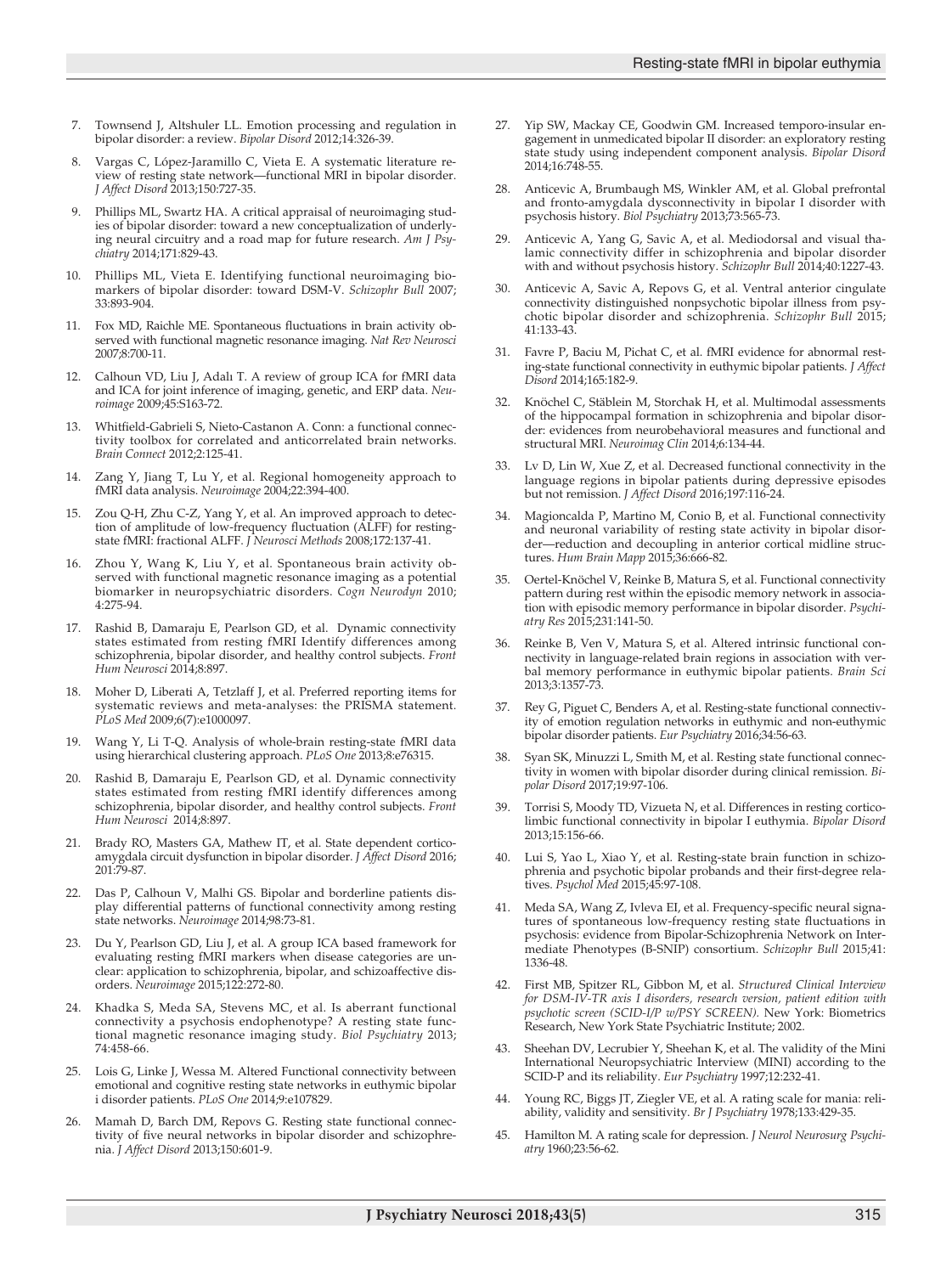- 46. Montgomery SA, Asberg M. A new depression scale designed to be sensitive to change. *B J Psychiatry* 1979;134:382-9.
- 47. Hautzinger M, Keller F, Kühner C, et al. *[Beck Depressionsinventar II. Deutsche Bearbeitungund Handbuch Zum Bdi II]*. Frankfurt: Harcourt Test Services; 2006.
- 48. Bech P. Rating scales for affective disorders: their validity and consistency. *Acta Psychiatr Scand Suppl* 1981;295:1-101.
- Hassel S, Almeida JR, Kerr N, et al. Elevated striatal and decreased dorsolateral prefrontal cortical activity in response to emotional stimuli in euthymic bipolar disorder: no associations with psychotropic medication load. *Bipolar Disord* 2008;10:916-27.
- Brady RO Jr, Tandon N, Masters GA, et al. Differential brain network activity across mood states in bipolar disorder. *J Affect Disord* 2017;207:367-76.
- 51. Solé B, Jimenez E, Torrent C, et al. Cognitive impairment in bipolar disorder: treatment and prevention strategies. *Int J Neuropsychopharmacol* 2017;20:670-80.
- 52. Ochsner KN, Ray RR, Hughes B, et al. Bottom-up and top-down processes in emotion generation: common and distinct neural mechanisms. *Psychol Sci* 2009;20:1322-31.
- 53. Mulders PC, van Eijndhoven PF, Schene AH, et al. Resting-state functional connectivity in major depressive disorder: a review. *Neurosci Biobehav Rev* 2015;56:330-44.
- 54. Solé B, Bonnin CM, Torrent C, et al. Neurocognitive impairment across the bipolar spectrum. *CNS Neurosci Ther* 2012;18:194-200.
- 55. Wessa M, Linke J. Emotional processing in bipolar disorder: behavioural and neuroimaging findings. *Int Rev Psychiatry* 2009;21: 357-67.
- 56. Nusslock R, Almeida JR, Forbes EE, et al. Waiting to win: elevated striatal and orbitofrontal cortical activity during reward anticipation in euthymic bipolar disorder adults. *Bipolar Disord* 2012;14:249-60.
- 57. Hu M-L, Zong X-F, Mann JJ, et al. A Review of the functional and anatomical default mode network in schizophrenia. *Neurosci Bull* 2017;33:73-84.
- 58. Sambataro F, Blasi G, Fazio L, et al. Treatment with olanzapine is associated with modulation of the default mode network in patients with schizophrenia. *Neuropsychopharmacology* 2010;35:904-12.
- Andrews-Hanna JR, Reidler JS, Huang C, et al. Evidence for the default network's role in spontaneous cognition. *J Neurophysiol* 2010;104:322-35.
- 60. Ochsner KN, Gross JJ. The cognitive control of emotion. *Trends Cogn Sci* 2005;9:242-9.
- 61. Allen EA, Erhardt EB, Damaraju E, et al. A baseline for the multivariate comparison of resting-state networks. *Front Syst Neurosci* 2011;5:2-23.
- 62. Cole DM, SmKith SM, Beckmann CF. Advances and pitfalls in the analysis and interpretation of resting-state fMRI data. *Front Syst Neurosci* 2010;4:8.
- 63. Daliri MR, Behroozi M. Advantages and disadvantages of resting state functional connectivity magnetic resonance imaging for clinical applications. *OMICS J Radiol* 2014;3:1-2.
- 64. Liu Y, Wu X, Zhang J, et al. Altered effective connectivity model in the default mode network between bipolar and unipolar depression based on resting-state fMRI. *J Affect Disord* 2015;182:8-17.
- 65. Bond DJ, Lang DJ, Noronha MM, et al. The association of elevated body mass index with reduced brain volumes in first-episode mania. *Biol Psychiatry* 2011;70:381-7.
- 66. Bond DJ, da Silveira LE, MacMillan EL, et al. Relationship between body mass index and hippocampal glutamate/glutamine in bipolar disorder. *Br J Psychiatry* 2016;208:146-52.
- 67. Miller LJ, Ghadiali NY, Larusso EM, et al. Bipolar disorder in women. *Health Care Women Int* 2015;36:475-98.
- 68. Frey BN, Dias RS. Sex hormones and biomarkers of neuroprotection and neurodegeneration: implications for female reproductive events in bipolar disorder. *Bipolar Disord* 2014;16:48-57.
- 69. Slyepchenko A, Frey BN, Lafer B, et al. Increased illness burden in women with bipolar and premenstrual dysphoric disorder: data from 1,099 women. *Acta Psychiatr Scand* 2017;136:473-82.
- 70. Choi J, Baek JH, Noh J, et al. Association of seasonality and premenstrual symptoms in bipolar I and bipolar II disorders. *J Affect Disord* 2011;129:313-6.
- 71. Fornaro M, Perugi G. The impact of premenstrual dysphoric disorder among 92 bipolar patients. *Eur Psychiatry* 2010;25:450-4.
- 72. Teatero ML, Mazmanian D, Sharma V. Effects of the menstrual cycle on bipolar disorder. *Bipolar Disord* 2014;16:22-36.
- 73. Dias RS, Lafer B, Russo C, et al. Longitudinal follow-up of bipolar disorder in women with premenstrual exacerbation: findings from STEP-BD. *Am J Psychiatry* 2011;168:386-94.
- 74. Syan SK, Minuzzi L, Smith M, et al. Brain structure and function in women with co-morbid bipolar and premenstrual dysphoric disorder. *Front Psychiatry*. 2017;8:301.
- 75. Maletic V, Raison C. Integrated neurobiology of bipolar disorder. *Front Psychiatry* 2014;5:98.